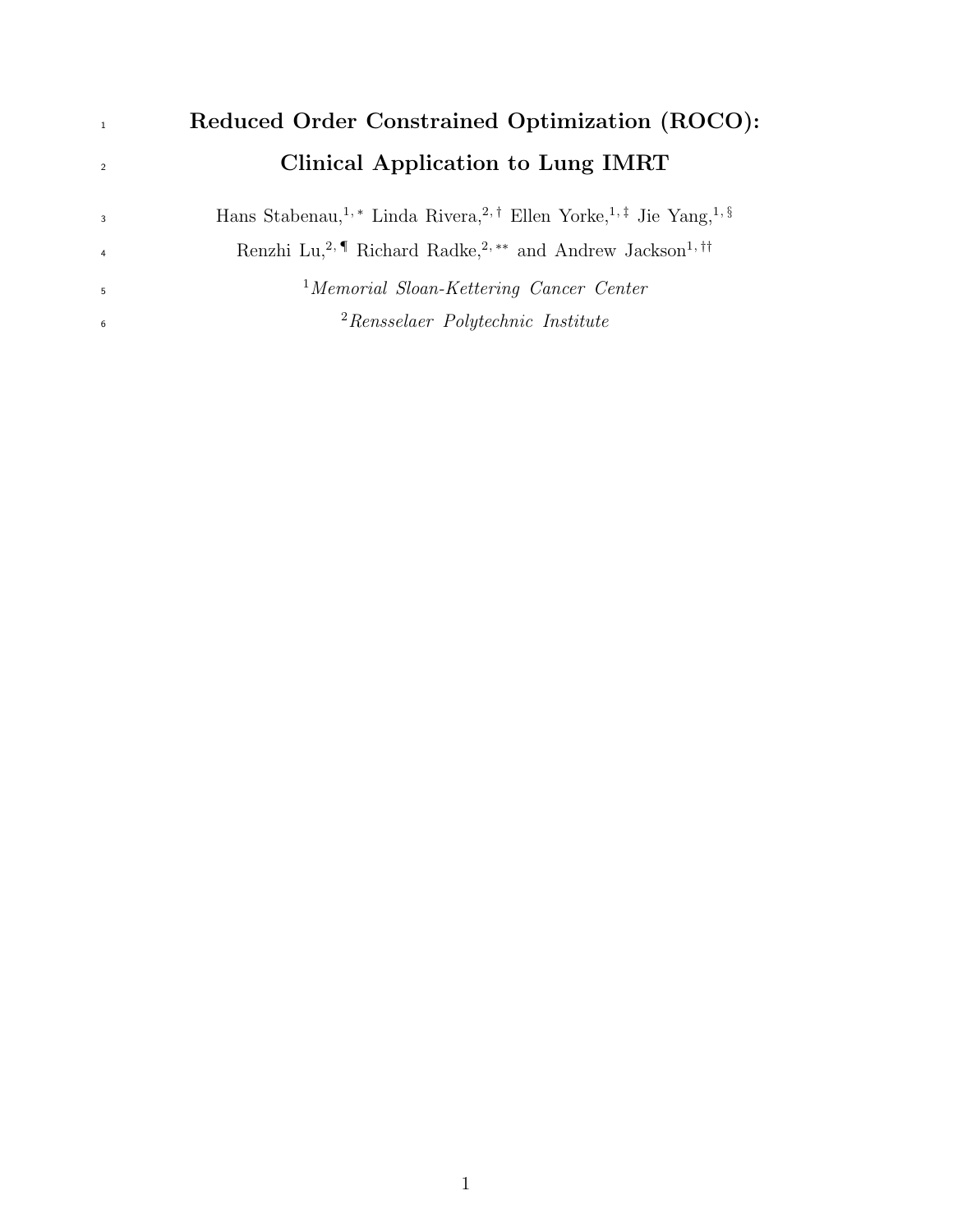# Abstract

**Purpose:** We use reduced-order constrained optimization (ROCO) to create clinically acceptable IMRT plans quickly and automatically for advanced lung cancer patients. Our new ROCO implementation works with the treatment planning system and full dose calculation used at Memorial Sloan-Kettering Cancer Center, and we have implemented mean dose hard-constraints, along with the point-dose and dose-volume constraints that we used for our previous work on the prostate.

**Methods:** ROCO consists of three major steps. First, we sample the space of treatment plans by solving a series of optimization problems using penalty-based quadratic objective functions. Next, we find an efficient basis for this space via principal component analysis (PCA); this reduces the dimensionality of the problem. Finally, we solve a constrained optimization problem over this basis to find a clinically acceptable IMRT plan. Dimensionality reduction makes constrained optimization computationally efficient.

**Results:** We apply ROCO to 12 stage III non-small-cell lung cancer (NSCLC) cases, generating IMRT plans that meet all clinical constraints and are clinically acceptable, and demonstrate that they are competitive with the clinical treatment plans. We also test how many samples and PCA modes are necessary to achieve an adequate lung plan, demonstrate the importance of long range dose calculation for ROCO, and evaluate the performance of non-specific normal tissue ("rind") constraints in ROCO treatment planning for the lung. Finally, we show that ROCO can save time for planners; we estimate that, in our clinic, planning using our approach would save a median of 105 minutes for the patients in our study.

**Conclusions:** New challenges arise when applying ROCO to the lung site, which include the lack of a class solution, a larger treatment site, an increased number of parameters and beamlets, a variable number of beams and beam arrangement, and the customary use of rinds in clinical plans to avoid high-dose areas outside the PTV. In our previous work, use of an approximate dose calculation in the hard constraint optimization sometimes meant that clinical constraints were not met when evaluated with the full dose calculation. This difficulty has been removed in the current work by using the full dose calculation in the hard constraint optimization. We have demonstrated that ROCO offers a fast and automatic way to create IMRT plans for advanced NSCLC, which extends our previous application of ROCO to prostate cancer IMRT planning.

<sup>7</sup> Keywords: optimization, IMRT, constrained optimization, dimensionality reduction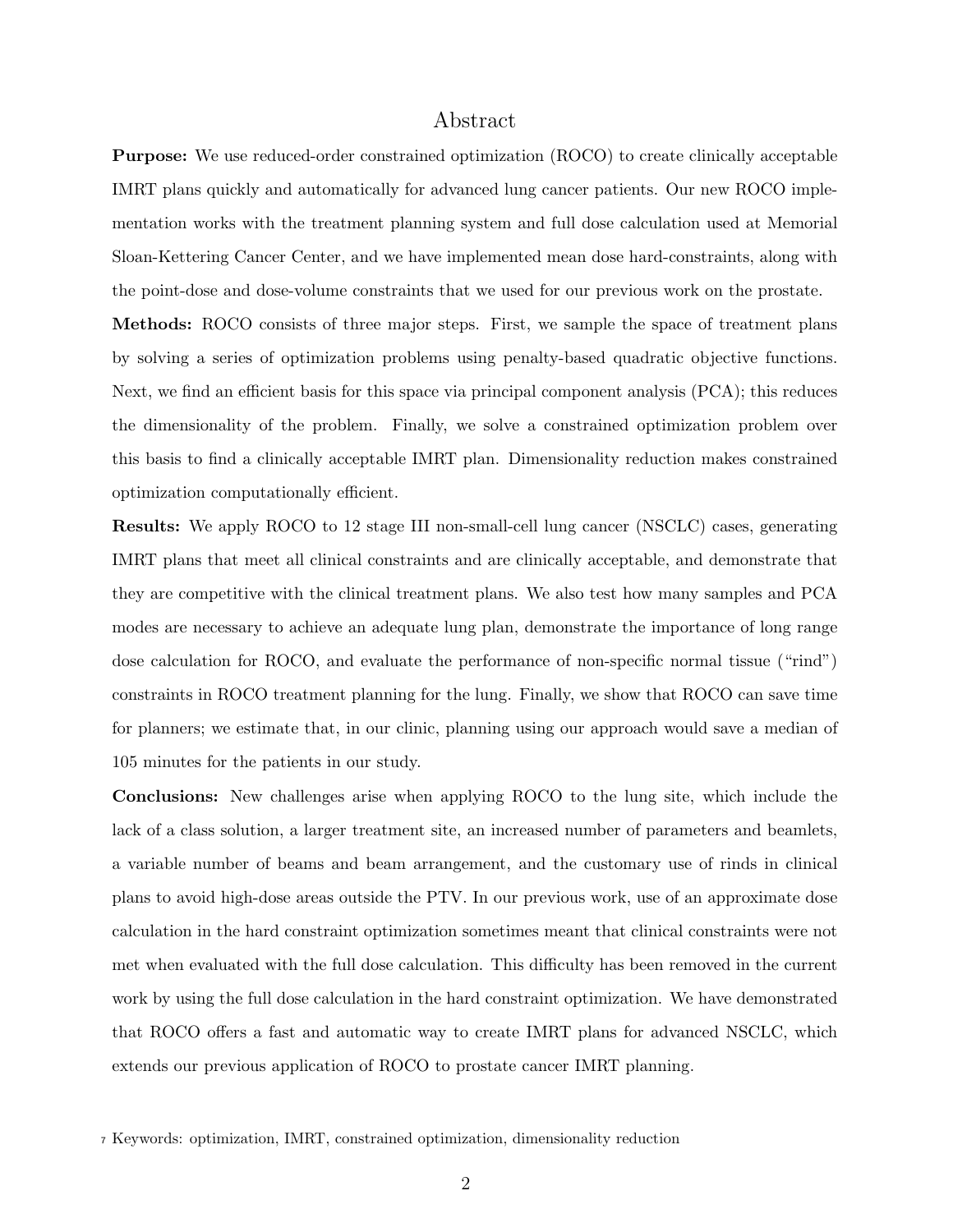## **I. INTRODUCTION**

 Intensity-modulated radiotherapy (IMRT) has revolutionized the treatment of cancers in the last decade: it allows a higher dose to be delivered to a tumor while protecting nearby radiation-sensitive normal tissues, yielding better local control and fewer post-treatment <sup>12</sup> complications than previous techniques<sup>1-3</sup> However, the process of obtaining a clinically ac- ceptable IMRT plan for a difficult treatment site is often slow and labor-intensive, requiring hours of expert time in a manual trial-and-error loop in which the parameters of the opti- mization score function are repeatedly adjusted. Long planning times place a severe stress on available resources in a busy clinic, and can result in treatment delays, acceptance of sub-optimal plans or, in the worst case, errors due to time pressure. In this paper, we ap- ply a method called reduced-order constrained optimization (ROCO) to greatly reduce the amount of time required to obtain a clinically acceptable IMRT plan. By minimizing the trial-and-error effort characteristic of current IMRT planning, it allows treatment planners to focus on clinical tradeoffs between tumor coverage and normal organ doses. We have pre-<sub>22</sub> viously applied ROCO to prostate cancer cases<sup>4</sup>; in this paper, we improve our application of ROCO and report new results on a more challenging treatment site, the lung.

 Lung cancer accounts for the most cancer-related deaths in both men and women in the United States. An estimated 157,300 deaths, accounting for about 28% of all cancer  $\alpha$  deaths, are expected to occur in 2010<sup>5</sup>. Radiation therapy is the main curative treatment for inoperable non-small cell lung cancer (NSCLC), but it remains a technically challenging 28 procedure with very low 5-year survival rates  $(< 10\%)^6$ . IMRT is promising for treatment of NSCLC compared to traditional radiotherapy or 3D-CRT since it may enable dose escalation <sup>30</sup> to the tumor<sup>7</sup>; however, the organs at risk (OARs) are sensitive to radiation, including the lungs, esophagus, and spinal cord. Since the sizes and locations of lung cancers are diverse, unlike prostate cancer, a standard multi-field class solution for IMRT is not used. Typical treatment plans for locally advanced (stage III) lung cancer feature prescription doses of 1.8– 34 2 Gy/fraction delivered by 3–5 coplanar treatment beams of 6 MV photons, occasionally with the addition of non-coplanar beams. For the locally advanced NSCLC cases we examine in this paper, we estimate that it takes an expert planner around 3 hours to create a clinically acceptable IMRT plan (not counting time spent contouring structures and selecting beam directions).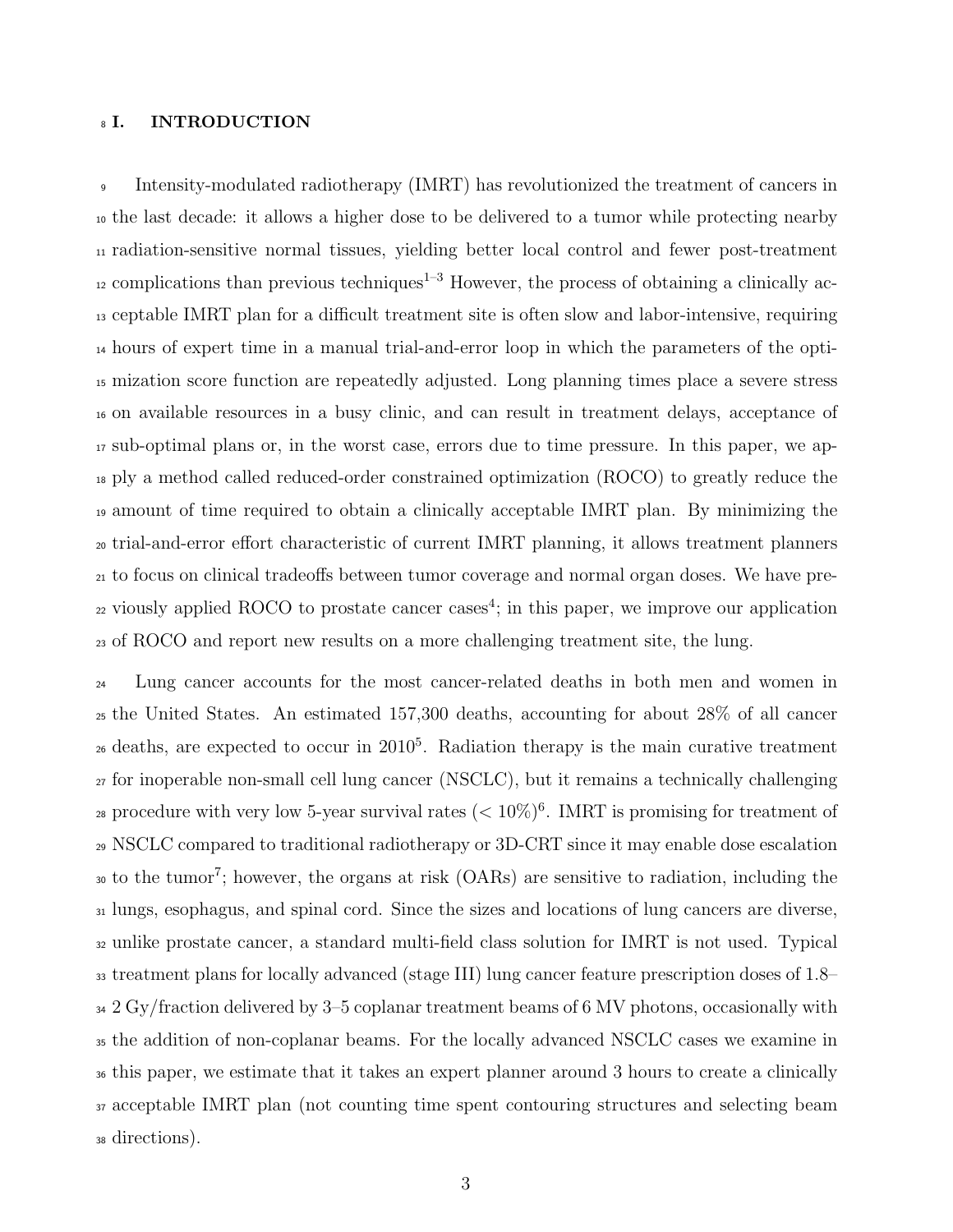In this paper, we describe our implementation of ROCO, which we have integrated with the clinical treatment planning system at Memorial Sloan-Kettering Cancer Center (MSKCC), and our results from retrospective application of ROCO to 12 locally-advanced lung cancer cases. The anonymized clinical data (image sets, structure contours, and clinical treatment plans) for these patients were provided by MSKCC under IRB approval. ROCO consists of three main steps, after beam directions have been selected. First, random sets of score function parameters are chosen via latin hypercube sampling, and these plans are optimized using the clinical score-function-based optimization. Second, principal component analysis (PCA) isolates the important modes of variation in the intensity matrices, which shifts the independent variables of the problem to the few dominant PCA modes. Sampling and PCA modes are generated for each patient individually, not as class solutions. The third step is hard-constrained optimization. Dimensionality reduction by PCA makes it feasible to rapidly and automatically locate plans with clinically acceptable PTV coverage and normal tissue protection in the space spanned by the sampled plans. Using the MSKCC planning system, the overall process takes approximately 30 minutes per patient on a modest desktop workstation (an Intel Core 2 Duo, clock speed 2.33 GHz, with 3.5 GB of RAM).

 Advanced lung cancer cases present new challenges when compared to our previous work on the prostate. For prostate cases, because the relationship between the PTV and the rest of the anatomy varies relatively little from patient to patient, the same beam directions were used for each patient. Stage III lung tumors, on the other hand, show extremely variable geometries and can grow to considerable size, growing outside of the lung proper and into the mediastinum; additionally, single or multiple tumors can appear in a variety of geometries near OARs such as the heart, esophagus, spinal cord, and brachial plexus. Because of this, ROCO used the clinical beam directions chosen by the planner in each case. Our current implementation is integrated with the clinical MSKCC treatment planning system in order to make it flexible enough to deal with different treatment sites besides the prostate, whereas the software previously described used data exported from, and performed  $\epsilon$  calculations outside of, the treatment planning system<sup>4</sup> (which caused difficulty because of discrepancies in dose calculation).

 Fig. 1 shows a single CT image slice of a representative lung cancer patient in our study, with contours for the different OARs, together with a 3D representation of the CT images showing the tumor wrapping around the esophagus. The dimension of the space of possible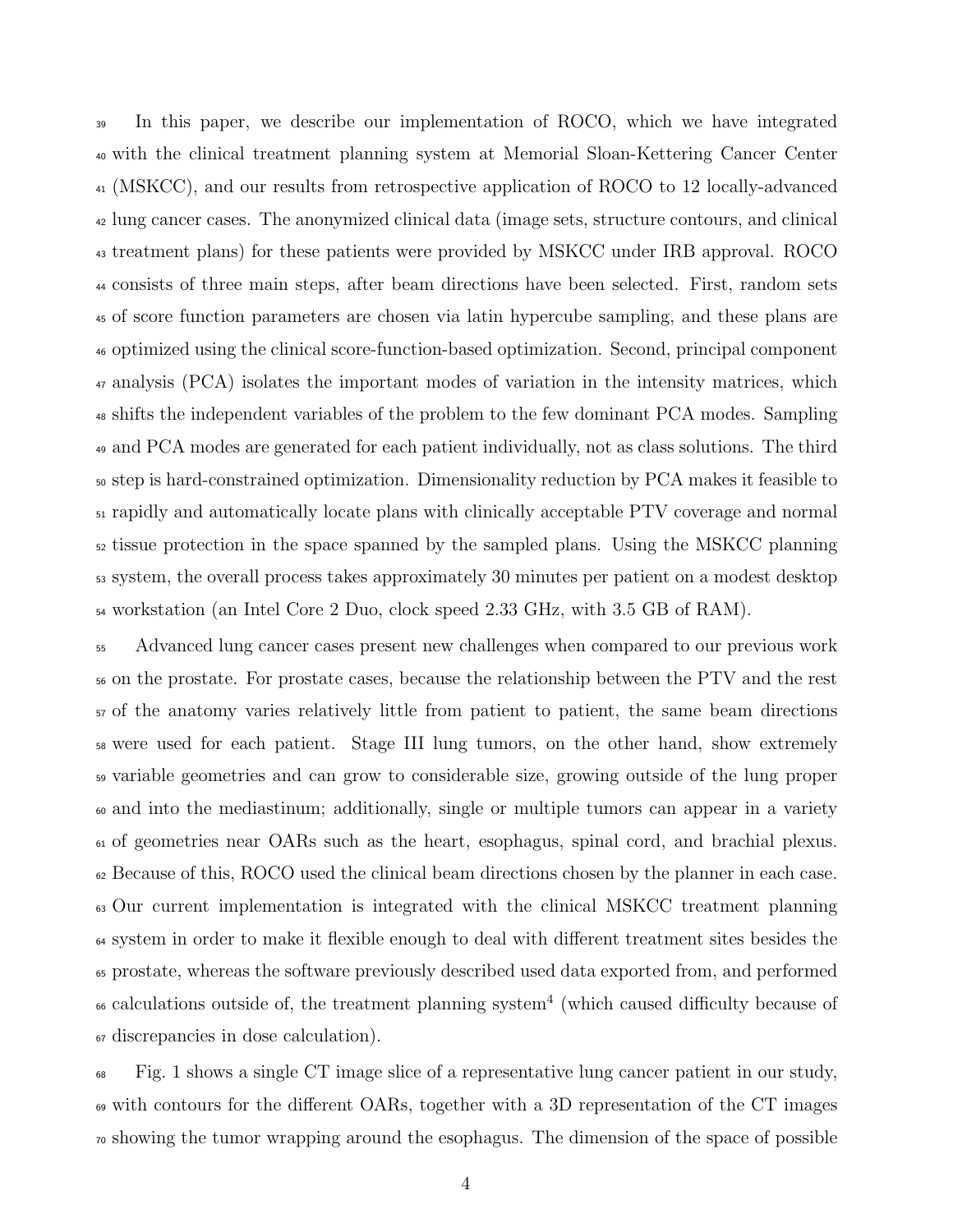

FIG. 1. The left three panels show CT image slices in the treatment plane for patient #8 in our study; the rightmost panel shows a beam's eye view of the same case. The PTV is shown in red, the lungs in yellow, the spinal cord in green, the heart in pink, and the esophagus in cyan. The solid lines in the third panel show the beam directions.

 $\pi$  treatments is larger for these locally-advanced lung cases than for prostate cases, because the <sup>72</sup> larger treatment fields contain a greater total number of beamlets. For prostate cases there  $\tau_3$  are on the order of  $10^3$  beamlets, and for the lung cases that we consider, there are about  $74\,10^4$ . Finally, IMRT for NSCLC often includes "rind" structures to prevent hot spots in non-<sup>75</sup> specific normal tissues. Table I summarizes the major differences pertaining to treatment <sup>76</sup> planning between the prostate cases we had considered previously and the stage III NSCLC <sup>77</sup> cases considered in this paper.

<sup>78</sup> The standard clinical approach to inverse IMRT planning is to combine all the evaluation <sup>79</sup> criteria specified by the physician into a scalar value using a weighted sum of several terms <sup>80</sup> (i.e., costlets<sup>8</sup>). Each term includes a dose parameter (i.e., a minimum or maximum limit) <sup>81</sup> or a pair of dose-volume parameters (i.e., a point on a DVH curve), and reflects a clinical <sup>82</sup> objective. The weight of each term is the relative penalty imposed by the planner for not sat-<sup>83</sup> isfying each objective. Such a formulation is easy to implement and can be optimized quickly <sup>84</sup> using gradient information, e.g., by Newton's methods<sup>9</sup> or conjugate gradient algorithms<sup>10</sup>. <sup>85</sup> Because the result of a penalty-based optimization is not guaranteed to satisfy the clinical <sup>86</sup> criteria, we refer to such an optimization scheme as an "unconstrained optimization".

<sup>87</sup> In practice, unconstrained optimizations require a great deal of heuristic trial and error  $\epsilon$  ss to arrive at parameter settings such that the resulting plan is clinically acceptable<sup>11</sup>. The <sup>89</sup> planner uses the weights (or "importance factors") in the objective function to try to "steer" <sup>90</sup> the optimization algorithm to more clinically desirable solutions<sup>12</sup>, but this can be difficult <sup>91</sup> since the process of adjusting these weights is inherently imprecise and unintuitive<sup>13</sup>. The <sup>92</sup> role of dose limits in IMRT optimization is also confusing, since it has been observed that in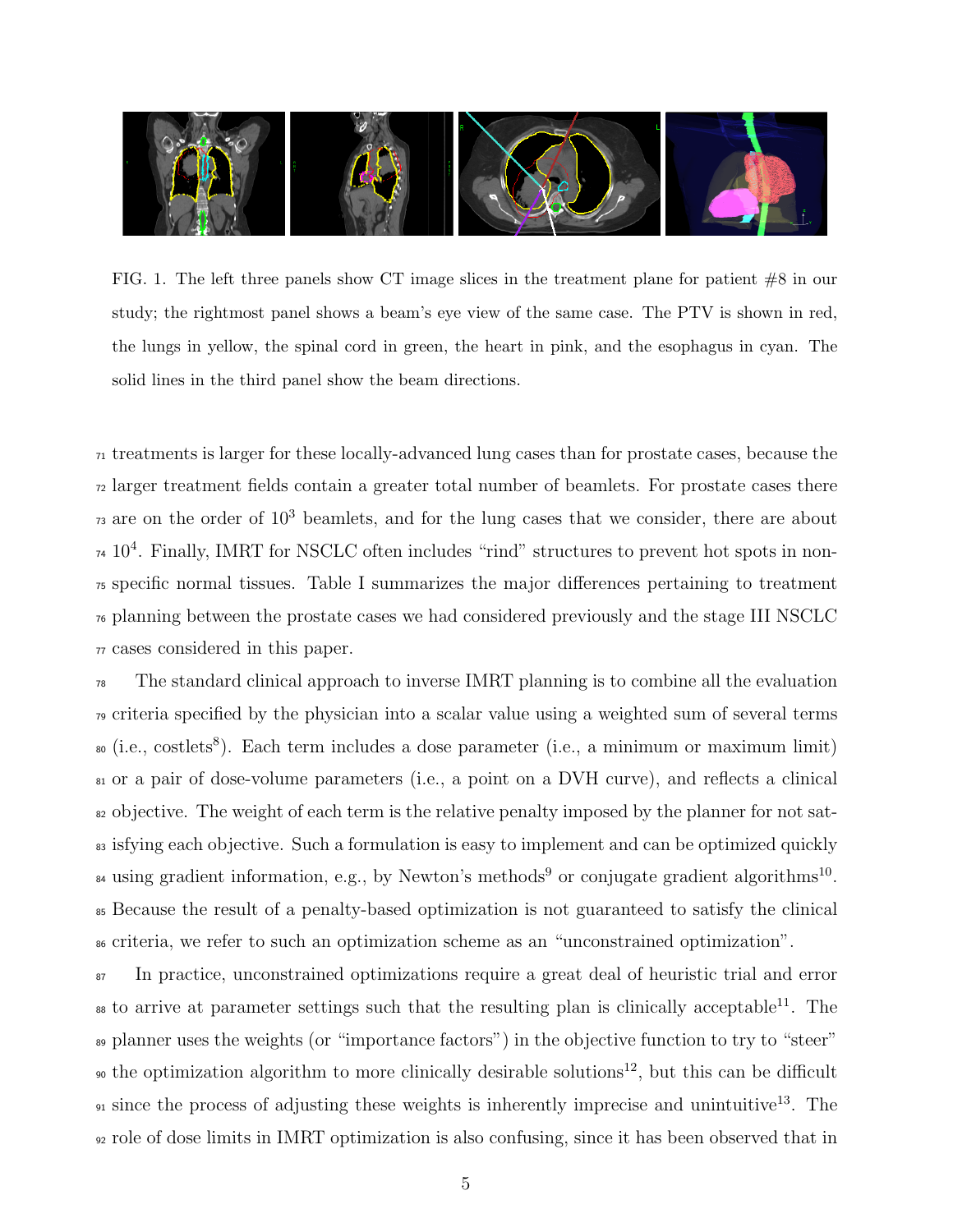| Criterion                         | <b>Prostate Case</b>               | Lung Case                  |  |  |
|-----------------------------------|------------------------------------|----------------------------|--|--|
| Beams (geometry)                  | 5 (class solution)                 | $4 - 9$                    |  |  |
| <b>Beamlets</b>                   | $\sim 10^3$                        | $\sim 10^4$                |  |  |
| Median PTV volume                 | $\sim 160 \text{ cm}^3$            | $\sim$ 380 cm <sup>3</sup> |  |  |
| PTV/OAR relationships             | Similar                            | Variable                   |  |  |
| Non-specific normal               | Beam arrangement "Rind" structures |                            |  |  |
| tissue sparing                    |                                    |                            |  |  |
| Optimization parameters $\sim$ 30 |                                    | $\sim 50$                  |  |  |
| OARs                              | $3 - 5$                            | $5 - 10$                   |  |  |

TABLE I. Comparison of IMRT treatment planning complexity in prostate and lung treatments. Hot spots in non-specific normal tissues around the prostate are avoided by beam arrangements and small PTV size, so rinds are not usually required.

<sup>93</sup> an unconstrained optimization, dose limits more stringent than the clinical limits are required <sup>94</sup> to obtain convergence to an acceptable plan (see, e.g.,  $^{10,14,15}$ ). The inverse planning process of <sup>95</sup> obtaining a clinically acceptable IMRT plan for a difficult site can take several hours, largely <sup>96</sup> due to the manual process of adjusting the parameters in the objective function<sup>10,13,16</sup>.

In our previous work<sup>17</sup>, we applied sensitivity analysis to identify key parameters of an unconstrained IMRT objective function that have a strong impact on the resultant dose distribution. We then applied an outer loop over the sensitive parameter set to find the parameters such that the minimizer of the corresponding objective function gave the best score of a scalar function of plan quality. While this method quickly produced plans that generally satisfied the clinical constraints, it still suffered from (1) using a scalar-valued objective function to approximate a fundamentally hard-constrained problem, and (2) re- quiring training data to identify the sensitive set, assuming a generalizable class solution for the treatment site. The ROCO algorithm has neither shortcoming.

 While hard-constrained optimization for IMRT planning has been proposed previously 107 (e.g., using mixed-integer programming<sup>18</sup>), it is typically prohibitively time-consuming due to the huge dimensionality of the problem and the difficulty in implementing dose-volume constraints. Another recent focus of interest is multiobjective (MO) optimization, which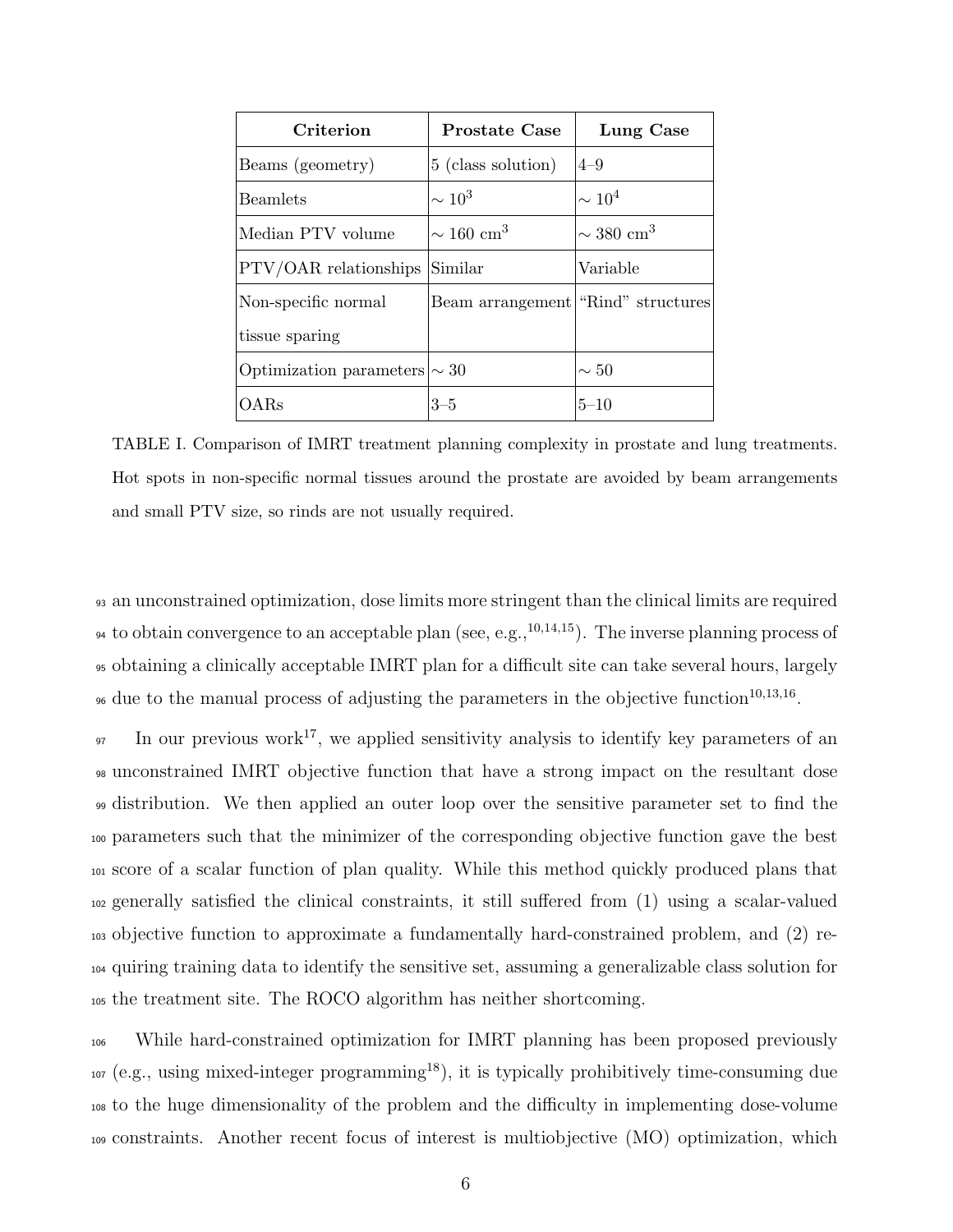allows the planner to choose from a family of Pareto-optimal plans (that is, plans in which  $n_1$  no criterion can be improved without worsening the others)<sup>19,20</sup>.

 The ROCO algorithm makes constrained optimization computationally tractable using four steps:

 1. Select the targets and OARs to be included in the score function, and choose the beams whose intensities are to be optimized.

 2. Randomly sample sets of score function parameters, apply the clinical optimization to each set, and store the resulting intensity patterns.

 3. Apply principal component analysis (PCA) to this set of intensity profiles. The result- ing principal components form a basis for the space of plans that contains the optimal plan.

 4. Compute the coefficients of the basis vectors that optimize target coverage, subject to clinical constraints.

 In the following section, we briefly review each of these steps, placing emphasis on the new  $_{124}$  features we have added; a more complete treatment is given in our previous paper<sup>4</sup>.

### **II. SUBJECTS AND METHODS**

126 At MSKCC, stage III NSCLC IMRT plans are delivered at  $2 \text{ Gy/fraction with the sliding}$  window technique. Up to 7 planner-chosen 6 MV beam directions concentrated on the ipsi- lateral side to geometrically protect the contra-lateral lung are used (in our set of patients, up to 6 beam directions are used). The ROCO algorithm used these beam directions to retrospectively re-plan 12 NSCLC patients who had already been treated with IMRT; PTV <sup>131</sup> volumes ranged from 194 to 820 cm<sup>3</sup> (median 383 cm<sup>3</sup>), with some patients having two PTVs (the tumor and nodal metastases). These patients were selected to have challenging clinical scenarios, i.e., large tumors with mediastinal extent, where the treatment planner had required from 10-50 optimization cycles to come up with an acceptable plan.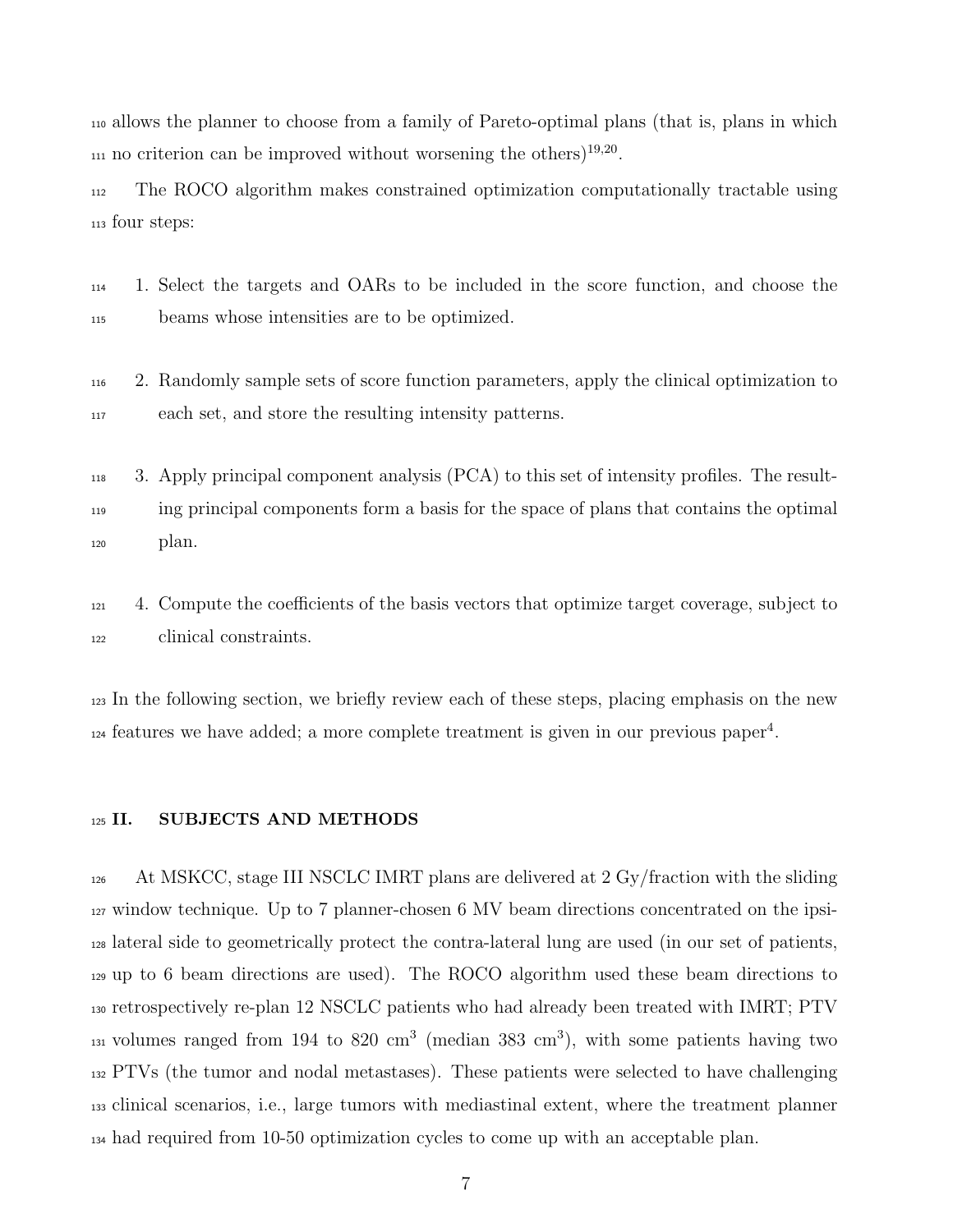| Structure | <b>PTV</b> | Lungs                                                                                                                                                           | Esophagus |  | Spinal cord   Brachial plexus      |
|-----------|------------|-----------------------------------------------------------------------------------------------------------------------------------------------------------------|-----------|--|------------------------------------|
|           |            | $\vert$ Constraint $\vert D_{\rm max} < 110\% \vert D_{\rm mean} < 20 \mathrm{Gy} \vert D_{\rm mean} < 34 \mathrm{Gy} \vert D_{\rm max} < 50 \mathrm{Gy} \vert$ |           |  | $ D_{\text{max}} < 65 \text{ Gy},$ |
|           |            |                                                                                                                                                                 |           |  | $D_{05} < 60 \text{ Gy}$           |

TABLE II. Clinical organ constraints to be implemented by ROCO for lung plans. The lung mean dose constraint is a proxy for NTCP *<* 25% (see text); the esophagus constraint is not enforced clinically by the planner if it cannot be met without compromising coverage. Not shown in the table are nonspecific normal tissue maximum dose constraints: major hot spots (*<* 110%) outside the PTV are not tolerated.

### **A. Treatment plan criteria**

 The current MSKCC clinical evaluation protocol requires that the plan for IMRT treat- ment of primary lung tumors to 50–80 Gy for the PTV satisfies the conditions in Table II. The mean dose constraint on the paired lungs usually ensures that the Lyman-Kutcher-139 Burman lung NTCP<sup>21,22</sup> is  $\leq 25\%$ . The hard constraint on the esophagus  $D_{\text{mean}}$  is only used clinically by the planner if it can be met without compromising target coverage. Tar-<sup>141</sup> get  $D_{\min}$  is not included as a hard constraint on the clinical plans; if  $D_{95}$  and  $V_{95}$  are  $\sim 95\%$ or better, we deem coverage sufficient.

 The dose to non-specific normal tissue surrounding the PTV is also of concern: "hot spots" above 100% of prescription outside the PTV are discouraged in clinical plans, while those above 110% are not tolerated. If the dose distribution is insufficiently conformal more than *∼* 0*.*5 cm beyond the PTV, then the plan will be rejected by the treatment planner. Excessive modulation of the intensity profiles, which can lead to delivery problems and unnecessarily increased delivery time, is also not permitted in the clinic.

 A difficulty in creating a treatment plan is that the definition of "clinically acceptable" can change depending upon the specific situation under consideration. Certain dose constraints are inflexible (e.g., in our clinic, the spinal cord maximum dose is never permitted to go above 50 Gy). Other constraints, however, such as restrictions on non-specific normal tissue maximum dose ("hot spot" constraints), or mean dose constraint to the esophagus, may be relaxed if the physician is unhappy with the tradeoffs in the plan and desires to improve the coverage of the PTV.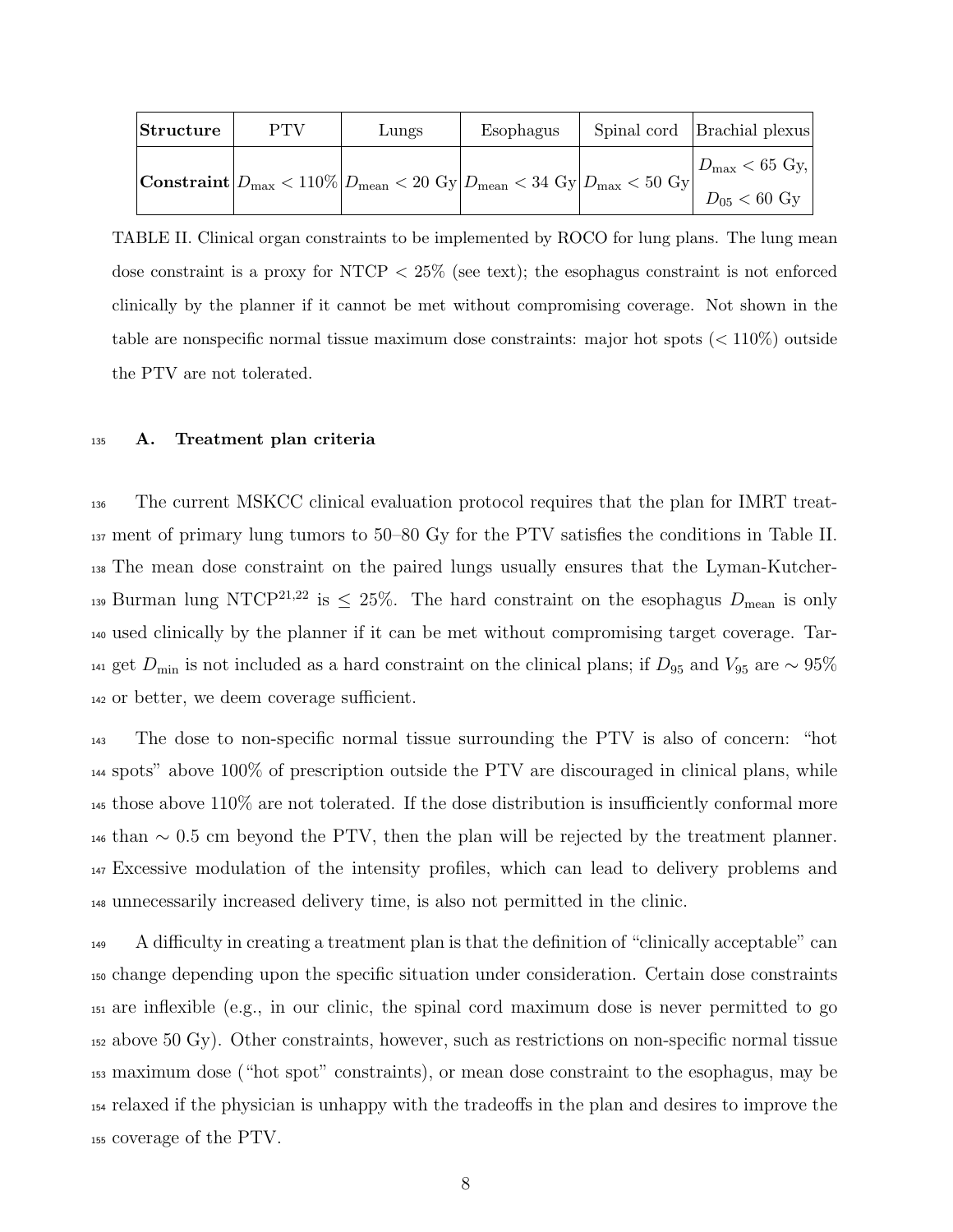#### <sup>156</sup> **B. Unconstrained optimization**

 For every patient, we sample the solution space by varying the parameters of a quadratic dose-based objective function, and subjecting it to the unconstrained optimization that has  $_{159}$  been used for many years in clinical practice at MSKCC<sup>6,10</sup>. This optimization is referred to as "unconstrained" because while the objective function parameters influence the doses to the various structures, an intensity distribution that minimizes such an objective function is not guaranteed to obey any particular constraint.

 $F<sub>163</sub>$  For the  $k<sup>th</sup>$  target, the corresponding objective function term is:

$$
F_k^{\text{target}} = \frac{1}{N_k} \left( \sum_{i=1}^{N_k} (D_i - D_k^{\text{Rx}})^2 + w_k^{\min} \sum_{\{i \mid D_i < D_k^{\min}\}} (D_i - D_k^{\min})^2 + w_k^{\max} \sum_{\{i \mid D_i > D_k^{\max}\}} (D_i - D_k^{\max})^2 \right), \tag{1}
$$

<sup>164</sup> where  $N_k$  is the number of points in the target,  $D_i$  is the dose to the *i*<sup>th</sup> point in the target, <sup>165</sup>  $D_k^{\text{Rx}}$  is the prescription dose,  $D_k^{\min}$  and  $D_k^{\max}$  are the minimum and maximum dose allowed <sup>166</sup> without penalty, and  $w_k^{\text{min}}$  and  $w_k^{\text{max}}$  are the penalties (weights) for under- and over-dosing. 167 The parameter set  $P_k = \{D_k^{\text{Rx}}, D_k^{\text{min}}, D_k^{\text{max}}, w_k^{\text{min}}, w_k^{\text{max}}\}$  completely specifies the objective <sup>168</sup> function for target *k*. A similar objective function term is defined for each OAR and rind <sup>169</sup> structure (see Sec. II A and Table II), which also includes parameters  $D_k^{\text{dv}}$ ,  $D_k^{\text{mean}}$ ,  $w_k^{\text{mean}}$ ,  $\omega_{\text{av}}$  and  $w_k^{\text{dv}}$ , that define the dose-volume-histogram (DVH) and mean dose constraints:

$$
F_k^{\text{OAR}} = \frac{1}{N_k} \left( w_k^{\max} \sum_{\{i|D_i > D_k^{\max}\}}^{N_k} (D_i - D_k^{\max})^2 + w_k^{\text{dv}} \sum_{i=1}^{N_k^{\text{dv}}} (D_i - D_k^{\text{dv}})^2 + w_k^{\text{mean}} N_k (\bar{D}_k - D_k^{\text{mean}})^2 \Theta(\bar{D}_k - D_k^{\text{mean}}) \right). \tag{2}
$$

<sup>171</sup> The sum in the second term is carried out over the lowest  $N_k^{\text{dv}}$  doses that are greater than <sup>172</sup>  $D_k^{\text{dv}}$ , and  $N_k^{\text{dv}}$  is the minimum number of point dose changes required to bring the  $k^{\text{th}}$  organ <sup>173</sup> into compliance with the DVH constraint<sup>10</sup>. Mean dose to the  $k^{\text{th}}$  organ is denoted by  $\bar{D}_k$ ;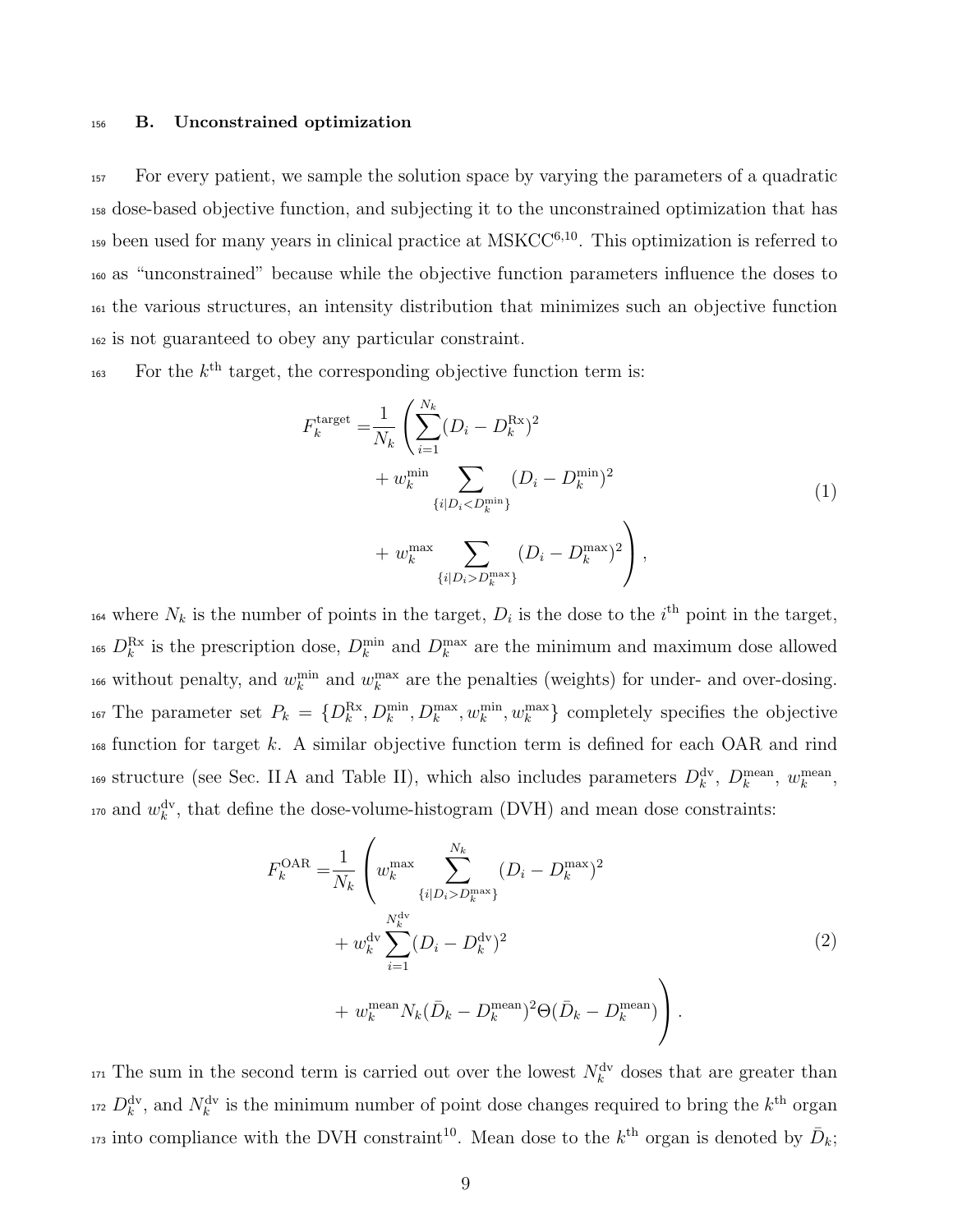<sup>174</sup> the heaviside step function Θ ensures that this term only contributes to the score function <sup>175</sup> when  $\bar{D}_k > D_k^{\text{mean}}$ .

# <sup>176</sup> **C. Sampling**

<sup>177</sup> Let  $I_{opt}$  be an intensity distribution that optimizes PTV coverage while obeying clinical  $178$  constraints; further suppose that some unknown set of score function parameters  $P_{opt}$  cause <sup>179</sup> this plan to be generated by unconstrained optimization. Then we conjecture that if we <sup>180</sup> randomly choose parameter sets  $P_q$  in the neighborhood of  $P_{opt}$ , the resulting  $I_q$  from un-<sup>181</sup> constrained optimization will define a small basis which spans a space containing such an  $I_{\rm opt}^{23}$ .

 We choose this neighborhood from clinical experience to include the range of values that planners have used for similar cases. Once a range of parameters has been chosen, Latin hypercube sampling is used to choose *N*samp parameter sets at which to sample; Latin hypercube sampling is a particular case of stratified sampling that achieves an efficient 187 coverage of the space of input parameters<sup>24</sup>.

#### <sup>188</sup> **D. Dimensionality reduction and dose calculation**

189 Given  $N_{\text{samp}}$  optimized intensity distributions  $\{I_1, I_2, \ldots, I_{N_{\text{samp}}}\}$  resulting from the un-190 constrained optimization using score function parameter sets  $\{P_1, P_2, \ldots, P_{N_{\text{samp}}}\}\$ , the di-<sup>191</sup> mensionality of the intensity space can be reduced by linear or nonlinear feature extraction <sup>192</sup> methods. Here, we use Principal Component Analysis  $(PCA)^{25}$  for the reduced-order ap-<sup>193</sup> proximation. PCA is an orthogonal linear transformation that maps the data to a new coordinate system, such that the dimension with the *k* th <sup>194</sup> greatest variance is oriented to <sup>195</sup> lie on the  $k^{\text{th}}$  coordinate (i.e., the  $k^{\text{th}}$  principal component). This procedure shifts the in- $\mu$ <sup>196</sup> dependent variables of the problem from the approximately  $10^4$  beamlets that specify the 197 intensity profile of a treatment plan to the  $N_{\text{modes}}$  PCA modes with the greatest variance.  $_{198}$  These modes  $U_k$  span a reduced solution space.

<sup>199</sup> During unconstrained optimization with conjugate-gradient methods, the MSKCC treat-<sup>200</sup> ment planning system uses an approximate, short-range kernel for the purposes of calculating <sup>201</sup> the doses to the targets and OARs, so that many evaluations of the dose calculation can be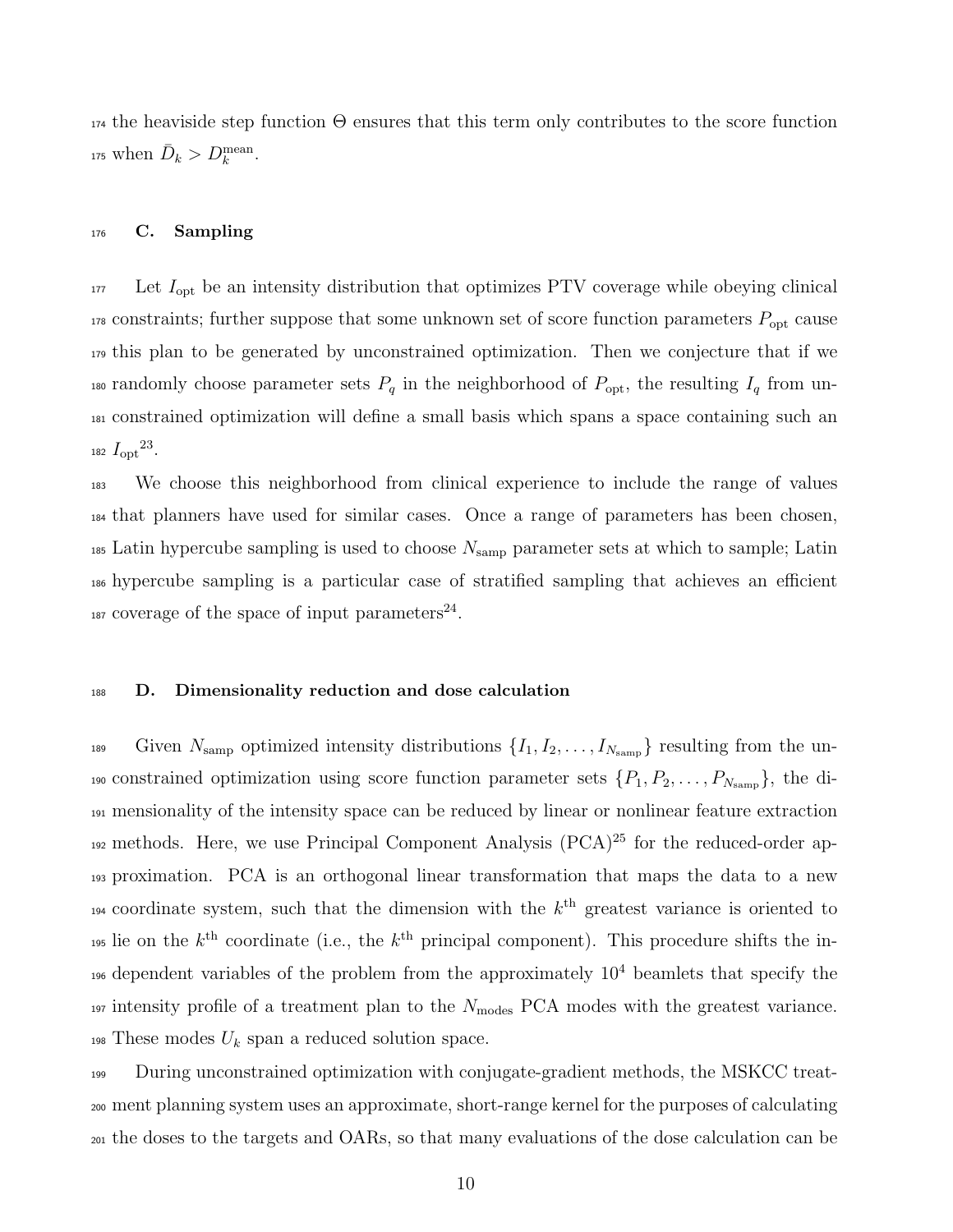

FIG. 2. Importance of long-range dose calculation. The figure shows  $\Delta D = (D_{\text{short range}} D_{\text{full dose}}/D_{\text{Rx}}$  for the spinal cord  $D_{\text{max}}$  (black) and mean lung dose (gray) for each patient using the ROCO intensities. In order to get accurate results from ROCO, the dose calculation for each PCA mode used by the constrained optimization must be performed with the full long-range dose kernel.

 $_{202}$  executed rapidly<sup>10</sup>. Once optimization has completed, a long-range full dose calculation is <sup>203</sup> performed, and then the plan is evaluated based on this calculation.

 We have found that, while this approach is sufficient for the sampling step, it is inaqequate  $_{205}$  for the subsequent steps of ROCO. After the  $U_k$  are determined, it is critical to make the dose calculation for the PCA modes as accurate as possible, so that during the constrained optimization, the solver has accurate information about OAR doses and target coverage. Fig. 2 shows that lung mean doses are systematically underestimated by up to 5% when using the short-range approximate dose calculation normally used during the clinical score- function-based optimization. This would result in a systematic overdosing of these tissues  $_{211}$  in ROCO plans, which was a limitation in our previous work<sup>4</sup>. We have addressed this issue here by using the long-range dose calculation to evaluate the dose distributions for the PCA modes, which costs some time: finding the optimal basis requires less than a minute to complete, but calculating the full dose distributions corresponding to the modes requires another 5–10 minutes. Nevertheless, this constitutes a major improvement in our implementation of ROCO, and makes ROCO optimization suitable for large targets.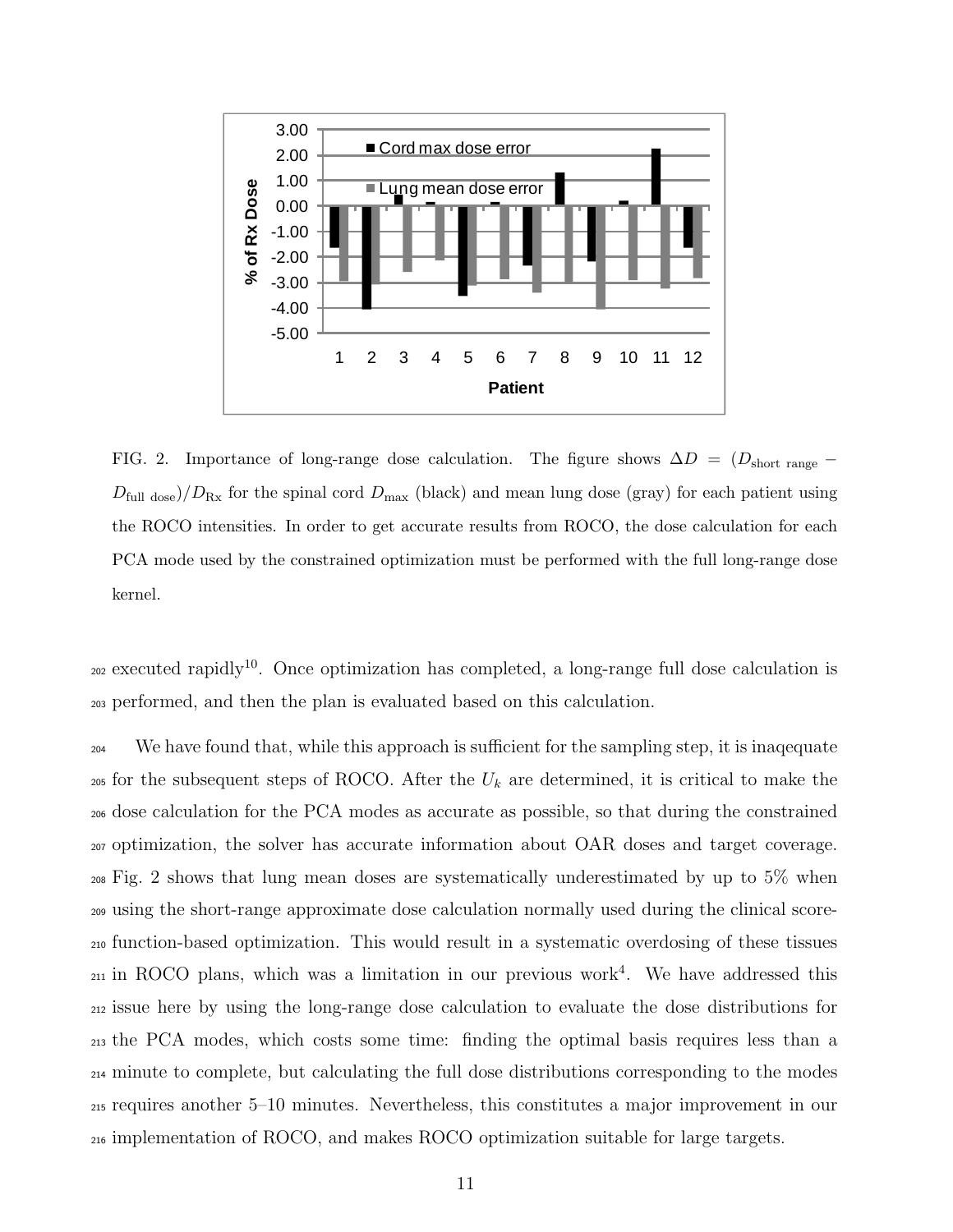#### <sup>217</sup> **E. Constrained optimization**

 Given the reduced-dimension space that captures the effective degrees of freedom in the intensity variables, our final task is to find a clinically acceptable solution in terms of the reduced basis. For this step, the optimizer has *N*modes degrees of freedom: the coefficients of the PCA modes. The goal of the optimization is specified as

$$
\min \sum_{i \in T} (D_i - D^{\text{Rx}})^2,\tag{3}
$$

<sup>222</sup> for the voxels *T* in the target structures. This causes the optimizer to work toward uniform  $223$  PTV coverage. The doses to voxel  $i$  are given by

$$
D_i = \sum_{k=1}^{N_{\text{modes}}} V_{ik} \xi_k + v_i.
$$
 (4)

 $_{224}$  In this equation, the  $\xi_k$  are the coefficients of the principal components, which are the  $_{225}$  independent variables of the optimization.  $V_{ik}$  is the dose to voxel *i* from principal component  $k$ , and  $v_i$  is the dose to this voxel from the mean of the samples. The intensities of these  $227 \text{ modes}$  were determined during the dimensionality reduction step, and the  $V_{ik}$  and  $v_i$  are  $228$  obtained by calculating the doses for each intensity mode (the  $U_k$  from Sec. IID) and for <sup>229</sup> the mean.

<sup>230</sup> For each organ, the point dose hard constraints are specified by

$$
D_i \le D^{\max} \tag{5}
$$

 $_{231}$  where *i* runs over the set of voxels in each organ or target. There is no  $D^{\min}$  constraint  $232$  present, because while targets are specified with a  $D<sup>max</sup>$ , dose homogeneity is included as  $_{233}$  an optimization goal in Eq. (3) above instead of as an explicit  $D^{\min}$  constraint. Mean dose <sup>234</sup> constraints are given by

$$
\sum_{i=1}^{N_{\text{vox}}} D_i \le N_{\text{vox}} D^{\text{mean}},\tag{6}
$$

 $_{235}$  where  $N_{\text{vox}}$  is the number of voxels in the structure. DVH constraints are implemented using  $_{236}$  an iterative scheme<sup>4</sup>; briefly, on the first iteration of optimization, no DVH constraints are <sup>237</sup> implemented. If a DVH constraint of the form  $D_V \leq Y$  for a dose Y and volume fraction <sup>238</sup> *V* is then found to be violated after optimization, we apply the constraint  $D_i \leq Y$ , where *i*  $_{239}$  consists of the hottest  $N_{\text{vox}}V$  voxels, and repeat the optimization, applying DVH constraints <sup>240</sup> as needed at each step.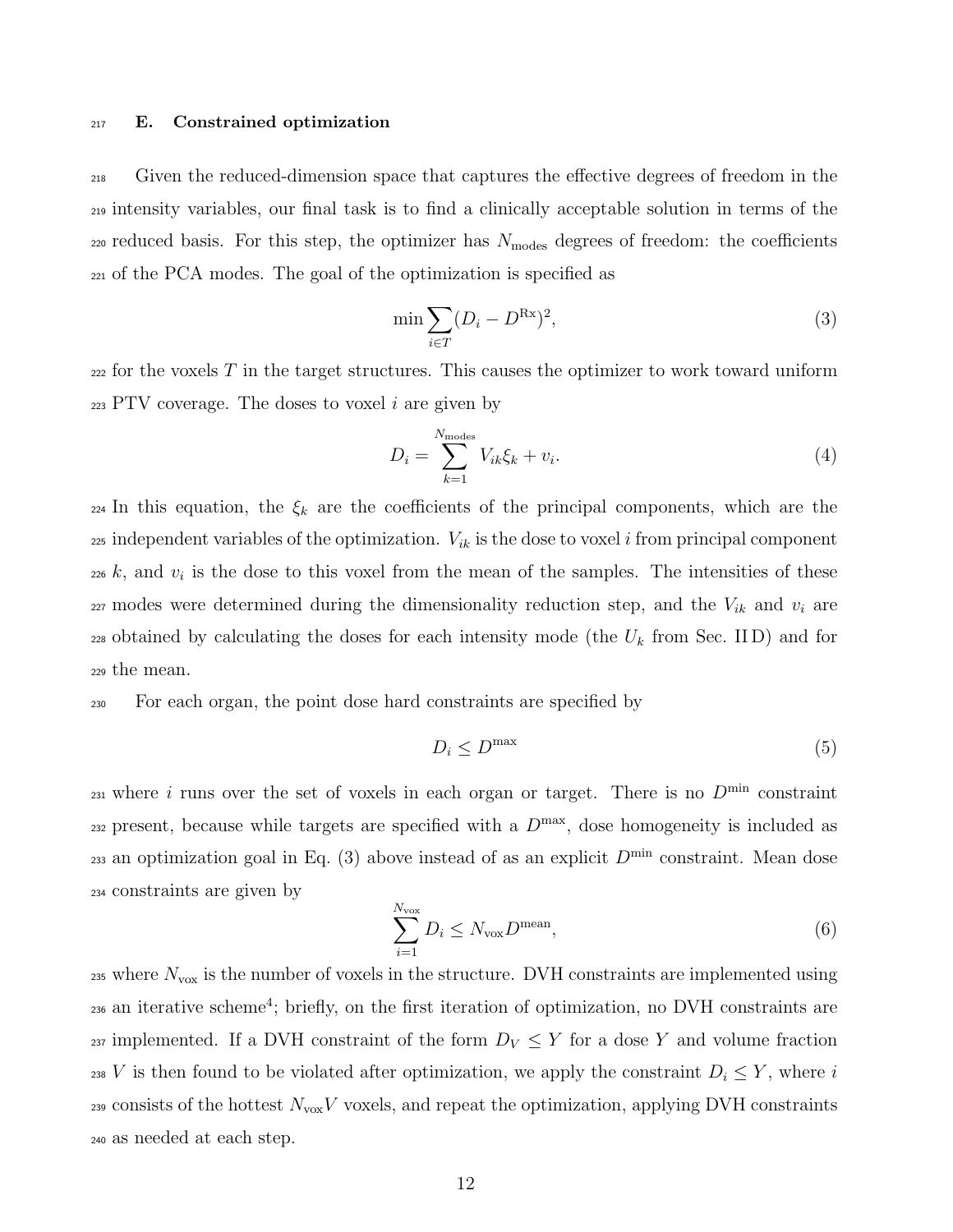There is also an additional constraint, which is that

$$
\sum_{k=1}^{N_{\text{modes}}} U_{jk}\xi_k + \mu_j \ge 0,\tag{7}
$$

<sup>242</sup> where  $U_{jk}$  is the value of beamlet *j* in mode *k*, and  $\mu_j$  is the value of beamlet *j* in the mean <sup>243</sup> of the samples. This ensures that the set of  $\xi_k$  in the solution results in a non-negative intensity distribution.

 The dimensionality reduction by PCA makes it feasible to use a quadratic programming solver (ILOG CPLEX) to solve this hard-constrained problem. This step took 1-10 min- utes when using 25 PCA modes, and we have found that the calculation time required is approximately linear for up to 200 degrees of freedom. Total time required was therefore approximately 30 minutes per patient; if it is desired to adjust the hard constraints, only the last step needs to be repeated. At the end of the process, the ROCO-optimized plans were leaf-sequenced for clinical delivery and the final clinical dose calculation was performed.

#### **III. RESULTS**

# 253 **A.**  $N_{\text{samp}}$  and  $N_{\text{modes}}$

 In order to help determine the optimal value for *N*samp, in Fig. 3 we studied how coverage for the final ROCO plan varies with number of samples for all the patients in our study. These results show that 50 samples are sufficient to achieve the desired 95% PTV coverage, and that a larger number of samples is not likely to result in much improvement. Obtaining the intensity profiles of the 50 samples requires 10-15 minutes of computer time.

 $^{259}$  We also studied the characterstics of the solutions from ROCO as we vary  $N_{\text{modes}}$  in two ways. First, we examined how much of the variance in the samples was recovered using the PCA decomposition. The top panel of Fig. 4 shows the fraction of the variance recovered for each patient as a function of the number of modes used, using an original set of 500 samples. From this we determined that 25 modes was sufficient to recover 98% of the variance of the samples in all cases. The bottom panel shows the PTV coverage that we achieved as <sup>265</sup> a function of the number of modes used in the plan. For  $N_{\text{modes}} > 25$  we observed only a few % increase in PTV coverage for these patients. While we fixed 25 modes per patient for this study, we note that for some patients, excellent performance was achieved by ROCO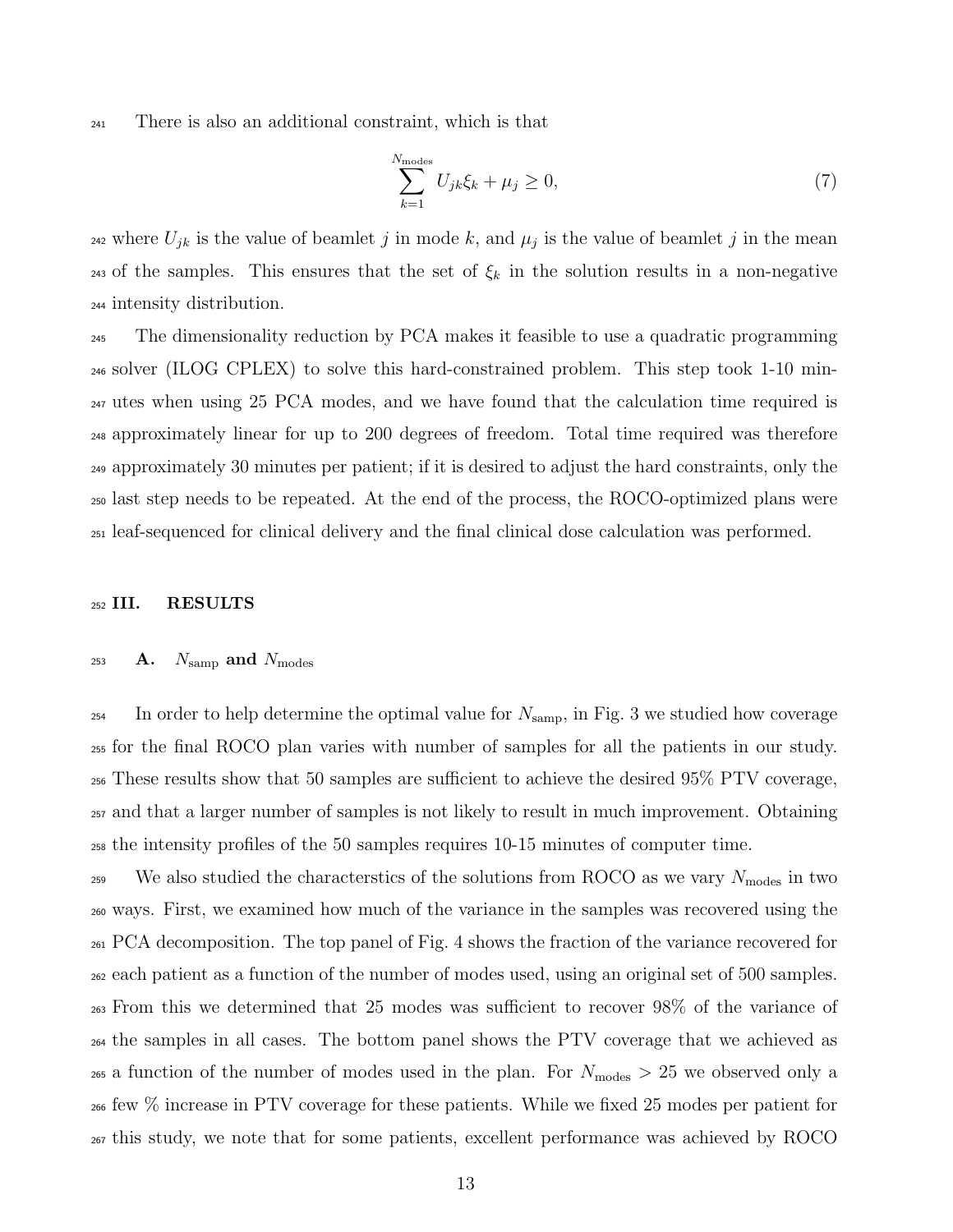

FIG. 3. PTV coverage (solid lines) achieved by ROCO vs number of samples for each patient in our study. After about 50 samples, almost no benefit is seen as the number of samples used is increased. No renormalization of the plans (as in Fig. 6) is performed.

<sup>268</sup> for several patients using a surprisngly small number of modes. For example, patient 6 only <sup>269</sup> required 2 modes to obtain a plan that was close to acceptable.

<sup>270</sup> Next, for each patient, we took the intensity vector for the clinical plans used by the <sub>271</sub> treatment planners  $I_{\text{cl}}$ , and projected it into the reduced-dimension space, which allowed us <sup>272</sup> to measure the projection residual *R*:

$$
R = \frac{\|I_{\rm cl} - \text{proj}_{U_k}(I_{\rm cl})\|_2}{\|I_{\rm cl}\|_2} \tag{8}
$$

The top panel of Fig. 5 shows how R behaves as a function of  $N_{\text{modes}}$ . In this plot, <sup>274</sup> we see that there is initially a decrease in *R* as we increase the number of modes. Less <sup>275</sup> improvement is seen after 10–25 modes. We chose to use 25 PCA modes for the patients in <sup>276</sup> our study. Similarly, the bottom panel of Fig. 5 shows how *R* behaves as we vary  $N_{\text{samp}}$ ; <sup>277</sup> around  $N_{\text{samp}} = 50$ , the behavior of *R* is smooth, so we used  $N_{\text{samp}} = 50$  in our subsequent <sup>278</sup> experiments.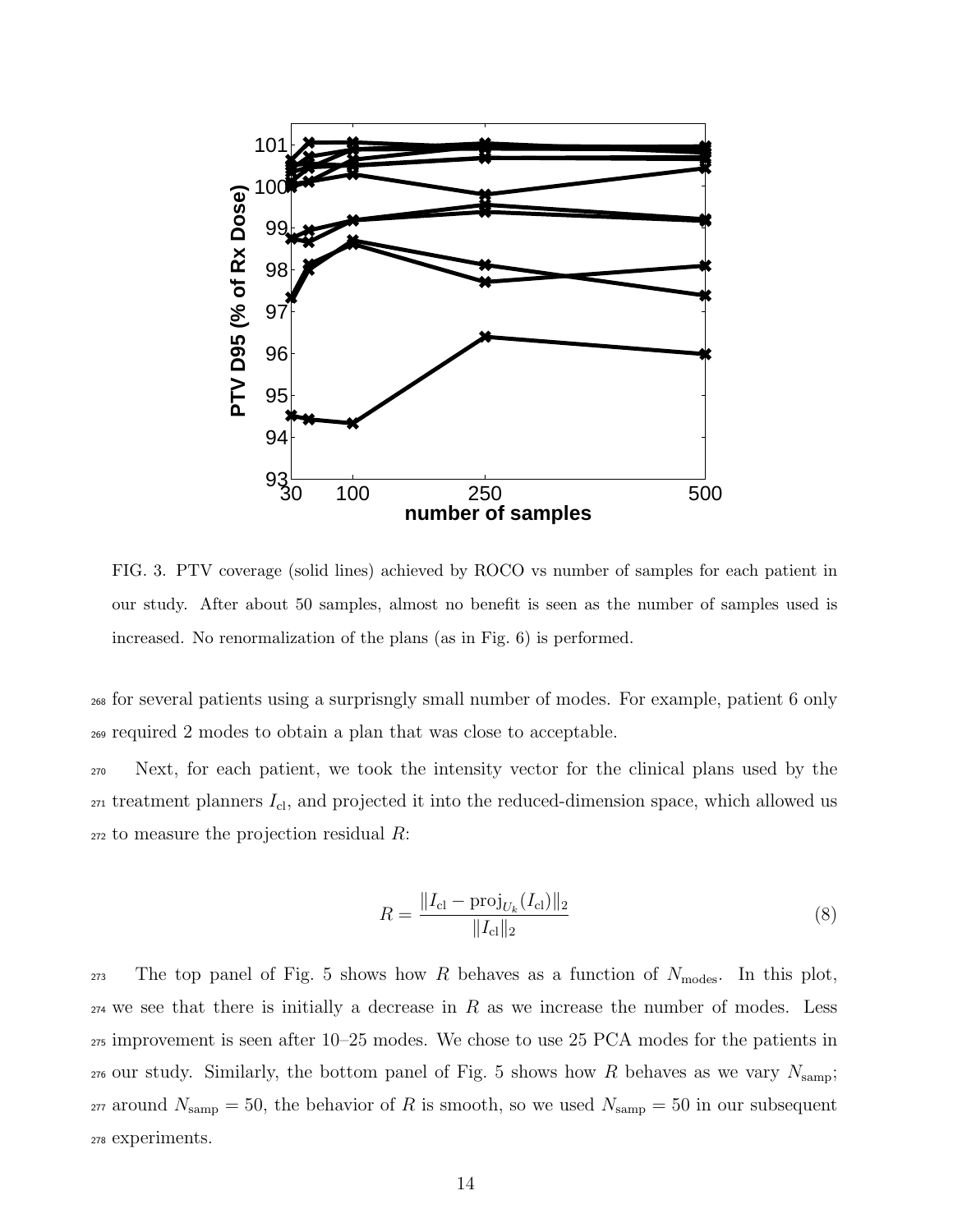

FIG. 4. Top panel: Cumulative fraction of variance in intensity profiles of sampled plans recovered, plotted against *N*modes used. 25 modes are sufficient to capture 98% of the variance of the samples for all the patients in our study. Bottom panel: target coverage vs  $N_{\text{modes}}$  used; for these patients,  $N_{\rm modes} = 25$  was sufficient to achieve adequate coverage.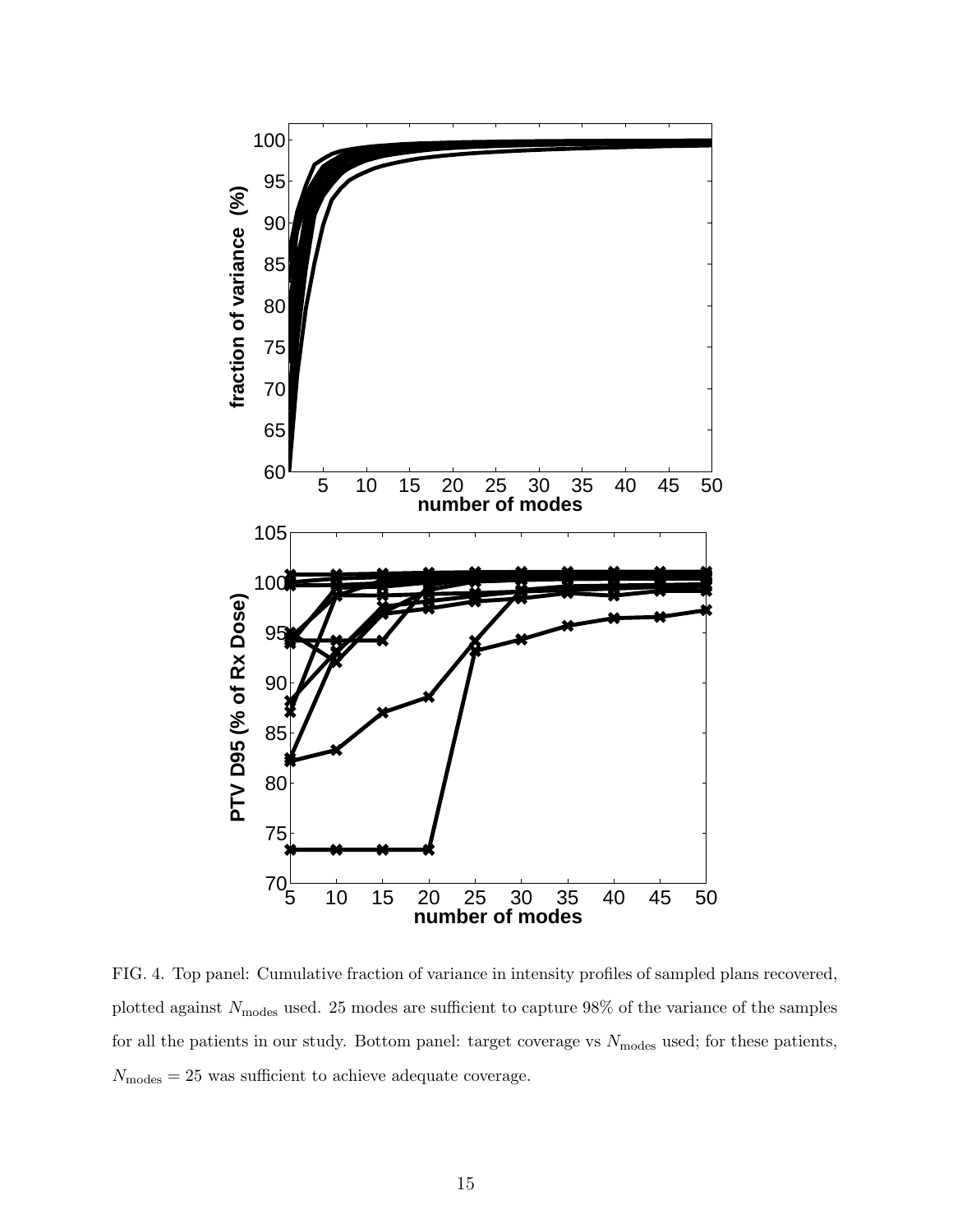

FIG. 5. Projection residual *R* (see Eq. (8)) plotted against the number of modes used (top panel; using 500 samples) and number of samples used (bottom panel; using  $N_{\text{modes}} = N_{\text{samples}}$ ).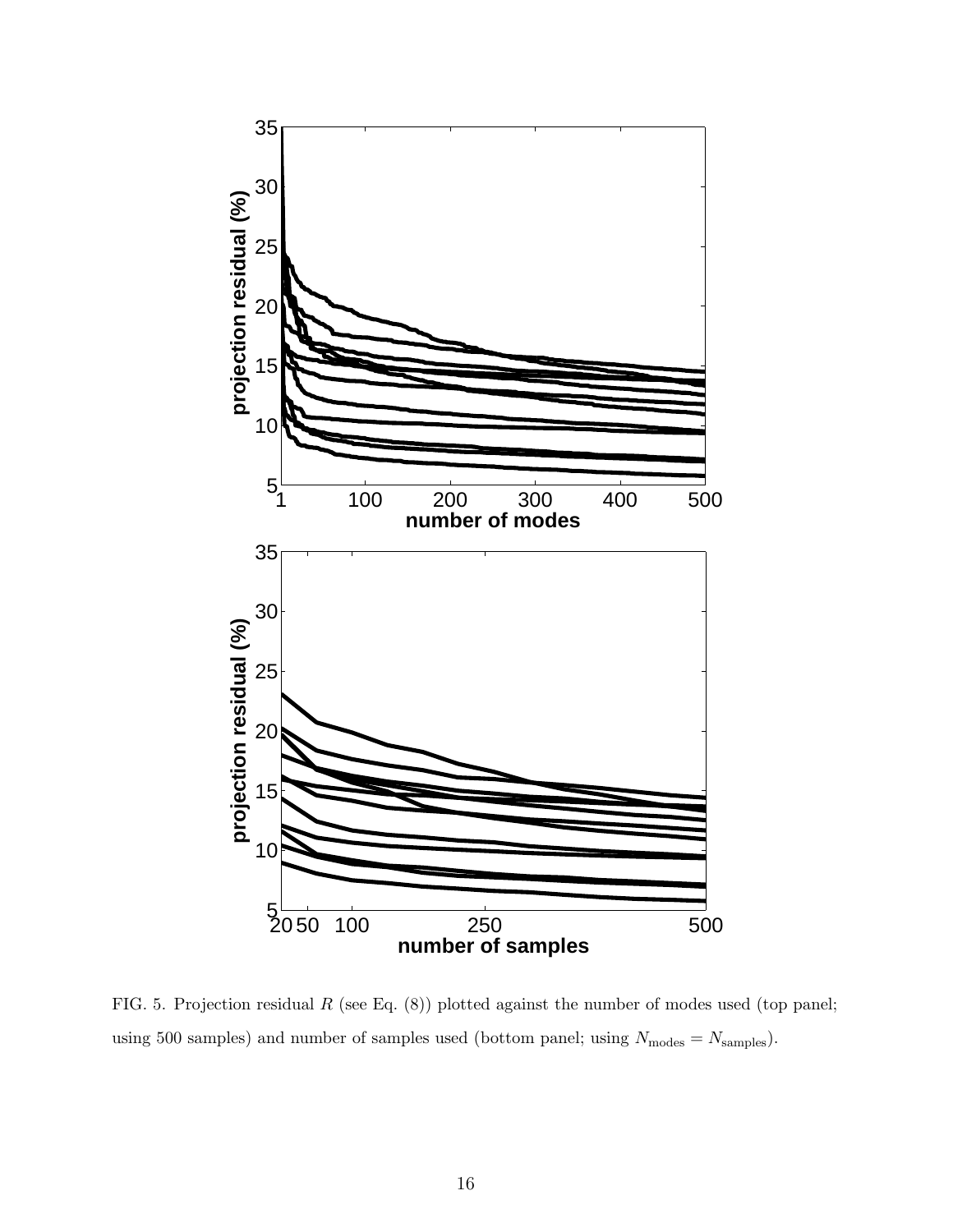#### **B. Clinical plan comparison**

 In this section, we compare the ROCO plans to the plans that were used to treat these 12 patients in the clinic. In order to prepare for this comparison, the ROCO plans were eval- uated by an experienced treatment planner at MSKCC to ensure clinical acceptability, i.e., compliance with the criteria mentioned in Sec. II A. For the purposes of this comparison, the ROCO plan was normalized to have the same *D*<sup>95</sup> value as the plan used for treatment. All ROCO plans were inspected to confirm that the intensity profiles were sufficiently smooth, i.e., there were no large peaks in the intensity profiles, and that the plans did not require an excessive number of monitor units (MU) to deliver (the ROCO and clinical plan MU were similar).

 In all cases, ROCO achieved a plan satisfying the given input constraints, which is the primary goal of using hard-constrained optimization. However, after the plan was normalized to have the same *D*<sup>95</sup> as the treatment planner's plan, it was not unusual for the constraints to be violated; for example, if the *D*<sup>95</sup> achieved by the ROCO plan was smaller than the treatment planner's *D*95, then after normalization, the lung mean dose constraint might be violated. This is not a failure of ROCO but rather a consequence of the difficulty of directly <sup>295</sup> comparing two plans, a difficult and well-known problem<sup>26–29</sup>. As a result, it was sometimes necessary to reoptimize patients using lower organ dose constraints or a lower PTV max dose constraint. When ROCO is used as a standalone planning tool, without the intention of comparing to a reference plan, this step is not necessary.

 The plots in Fig. 6 show that for each case in our study, ROCO plans are competitive with the treatment planner's plans. The required clinical constraints for the spinal cord maximum dose and lung mean dose are satisfied in each case; the esophagus mean dose constraint was satisfied when it was clinically possible to do so without sacrificing coverage. In Table III, 303 we summarize ROCO's performance with a figure of merit  $D^*$ : for the PTV  $D_{\min}$ ,  $D^* =$  $(D_{\text{ROCO}} - D_{\text{planner}})/D_{\text{Rx}}$ , while for all other measures,  $D^* = (D_{\text{planner}} - D_{\text{ROCO}})/D_{\text{constraint}}$ .  $D^*$  is therefore a fractional measure of target coverage or sparing, normalized to the prescription dose or clinical constraint; positive numbers are better for ROCO. Table III shows the median  $207 \text{ } D^*$  for each structure: we tested the differences in the medians for statistical significance <sup>308</sup> using the Wilcoxon signed-rank test<sup>30</sup>. We have found that differences in doses to the OARs (i.e., differences between the median values of  $D^*$ ) for the clinical plans and for ROCO are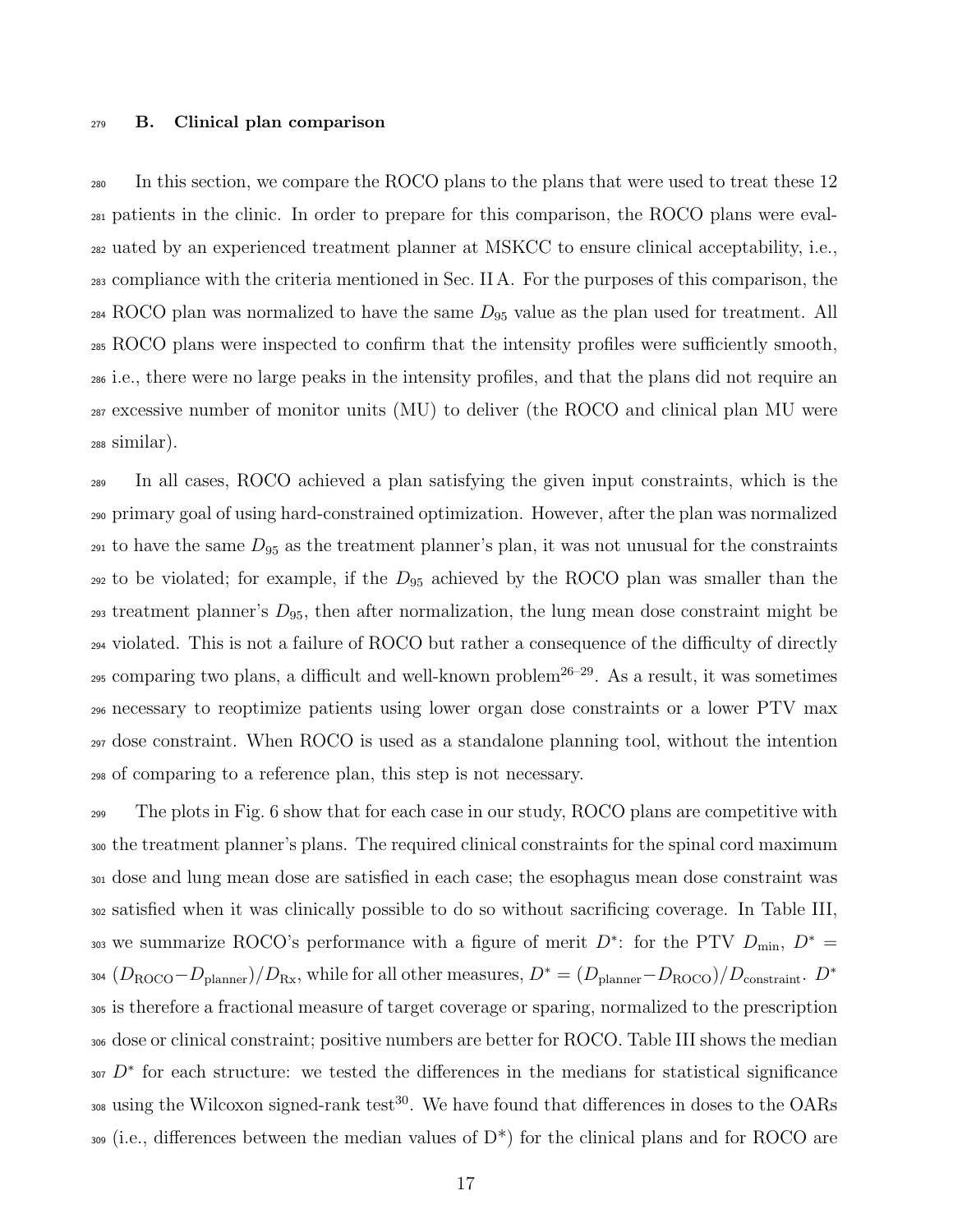| <b>Structure</b>      | median $D^*(\%) p < 0.1?$ |    |
|-----------------------|---------------------------|----|
| $PTV D_{\text{max}}$  | $-0.9$                    | no |
| $PTV D_{min}$         | $0.2\,$                   | no |
| Lung $D$              | $-0.9$                    | no |
| Cord $D_{\text{max}}$ | $-1.5$                    | no |
| Esophagus $D$         | 0.0                       | no |

TABLE III. Median differences between ROCO plans and plans produced by treatment planners. D\* is a target or organ dose normalized by the prescription dose (for PTVs) or clinical constraints (for organs; see text). Positive values of  $D^*$  indicate either improved dose homogeneity in the PTVs, or better sparing of the OARs in ROCO plans, when compared to the treatment planner's plans. Significance was evaluated with the Wilcoxon signed-rank test; for ROCO, the median difference in doses to targets and organs was not significantly different from the treatment planner's.

<sup>310</sup> not statistically significant.

 These plans were generated in a short time, requiring around 30 minutes of CPU time. In contrast, treatment planners using conventional IMRT optimization required around 3 hours for the same task, which is an important amount of time in a busy clinic. ROCO can thus save a great deal of planner time: assuming that each readjustment-reoptimization cycle requires 10 minutes for a treatment planner to complete, Fig. 7 shows that ROCO saves a median of 1.75 hours.

 ROCO plans have spared the OARs as well as the treatment planner's plans have, but as we can see from Fig. 5, the PCA modes from which the ROCO plans are constructed cannot be used to completely reconstruct the clinical plan:  $10-20\%$  of the intensity profile that the treatment planners use lies outside of the space spanned by these modes. However, the clinical plan should not be viewed as a "ground truth" correct answer; several authors have noted a high degree of degeneracy in IMRT plans, which result in similar objective function  $\sigma$ <sub>323</sub> values but different clinical tradeoffs<sup>23</sup>. We conjecture that the degree of this degeneracy is greater for lung patients than for prostate patients, because our PCA modes are not able to represent the clinical plan as well: the value of the projection residual *R* (see Eq. (8) and Fig. 5) is much larger in the current study than it was found to be for prostate patients, where fewer than 25 modes sufficed to bring the projection residual to less than 1%.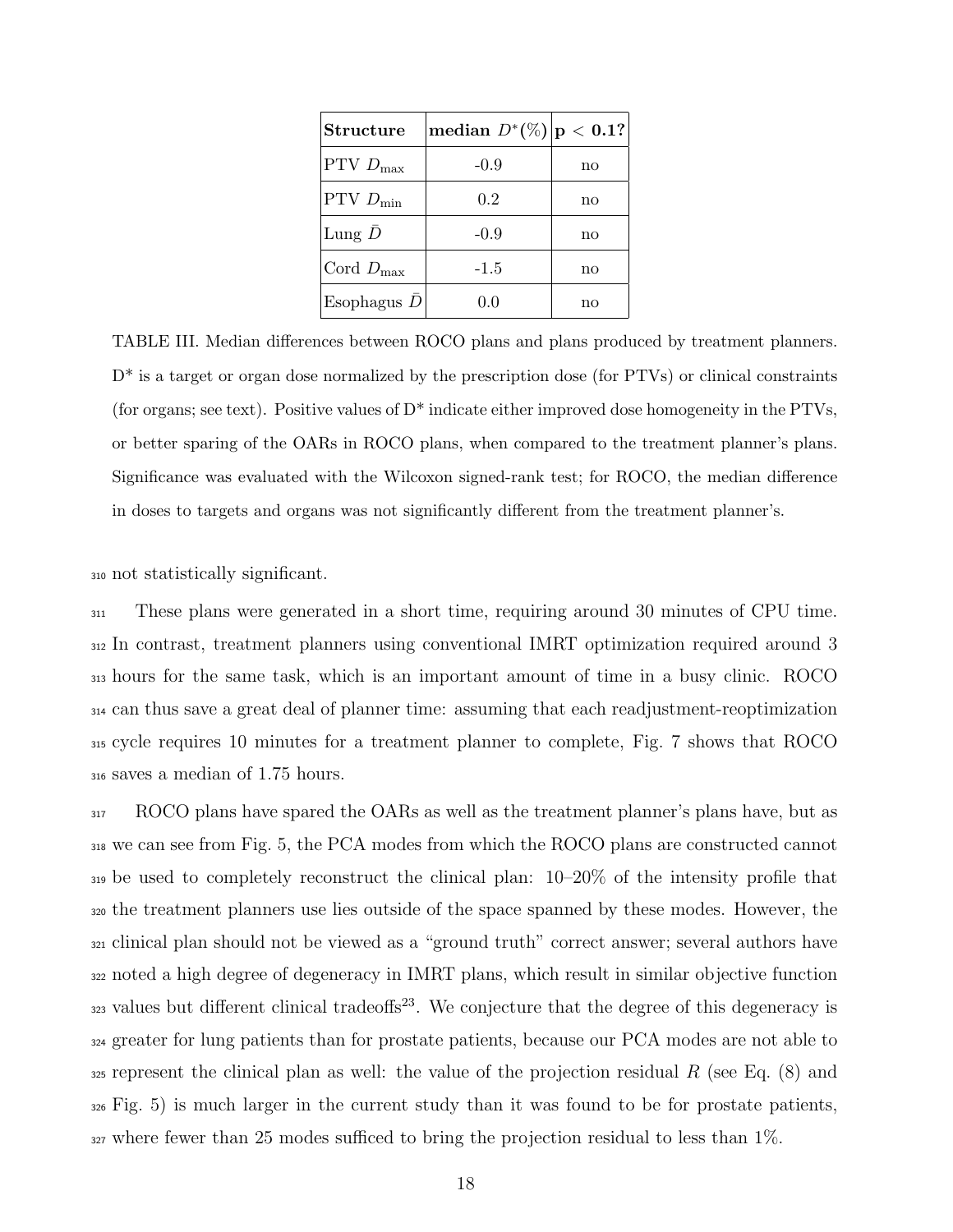

FIG. 6. Comparison of ROCO and treatment planner plans. Black bars show doses to organs for ROCO plans, and gray bars show the doses for the planner's plans. ROCO plans are normalized to have the same *D*<sup>95</sup> as the planner's plan for each patient. The black dashed lines indicate the relevant clinical constraint. ROCO plans satisfy the same clinical constraints as the planner's plan in all cases.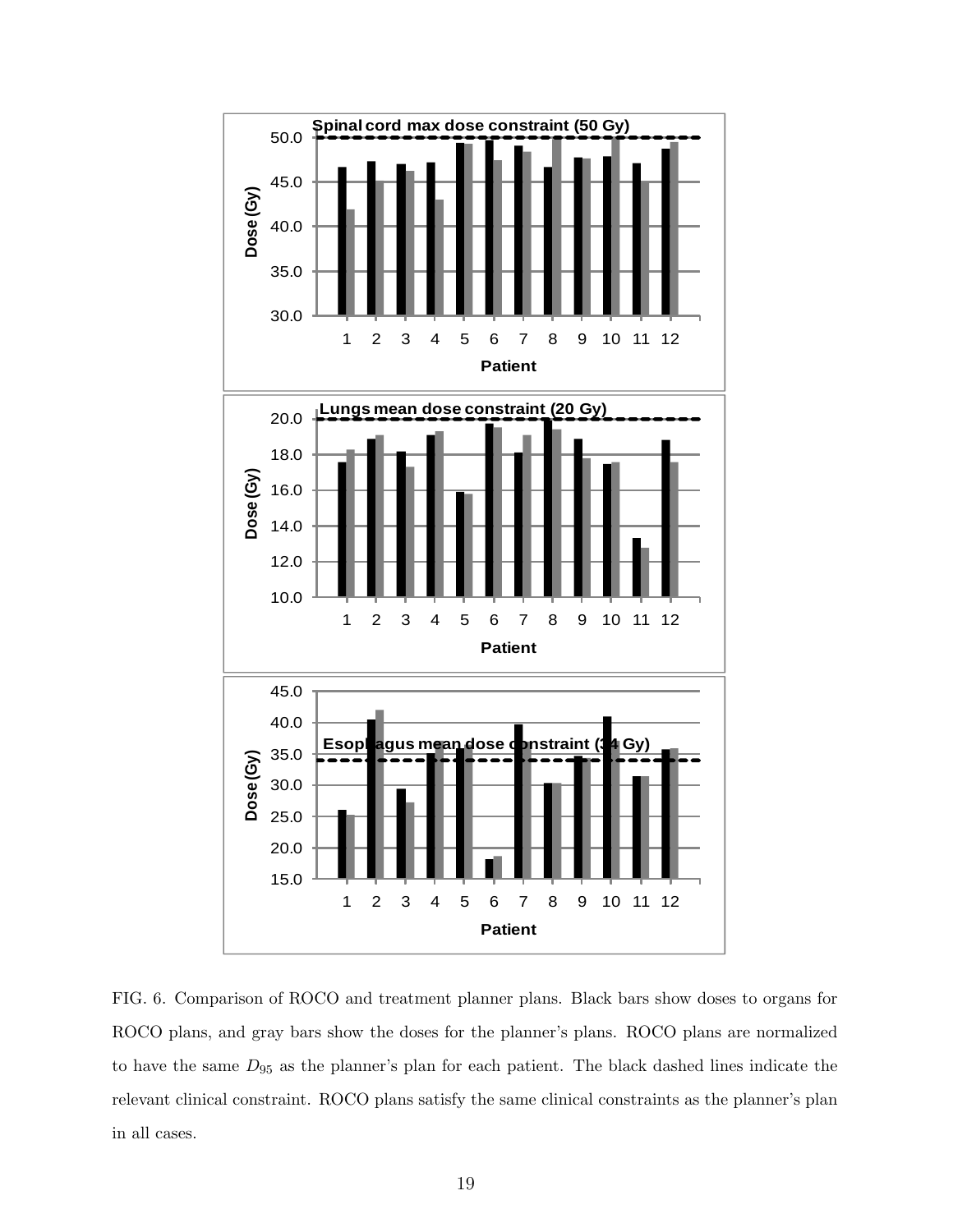

FIG. 7. Time saved by ROCO. ROCO requires about 30 minutes (largely unsupervised) to compute a treatment plan. This plot shows the time saved assuming that each adjustment-reoptimization cycle undertaken by the planner takes 10 minutes. The median time saved is 105 minutes.

### **C. Rind structures**

 An important aspect of current techniques for lung cancer treatment planning is the creation of non-specific normal tissue structures (referred to here as "rinds") that help avoid regions with undesirable high doses surrounding the PTV ("hot spots"). To make treatment planning less labor-intensive, it would be an advantage to use a standardized rind structure if it could be effective at avoiding hot spots, or if suitable plans could be created without such structures altogether. More generally, we would like to know whether adding constraints on new structures, such as a planner might impose after seeing an initial treatment plan, must be incorporated from the very beginning of the ROCO process, or if the lower-dimensional space generated by the sampling phase may already contain feasible solutions for the new constraints.

 We set aside the rinds which had been previously created for each patient by the treatment planners, and created a standardized rind structure for each patient by leaving a 4 mm <sup>341</sup> margin outside of the PTV, and then selecting a 3 cm annulus of tissue outside of this margin. <sup>342</sup> We then used ROCO to plan patients, first without the rind structures present, and then with the standardized rinds in place during both the sampling and constrained optimization, and <sup>344</sup> finally leaving them out during the sampling and including them in constrained optimization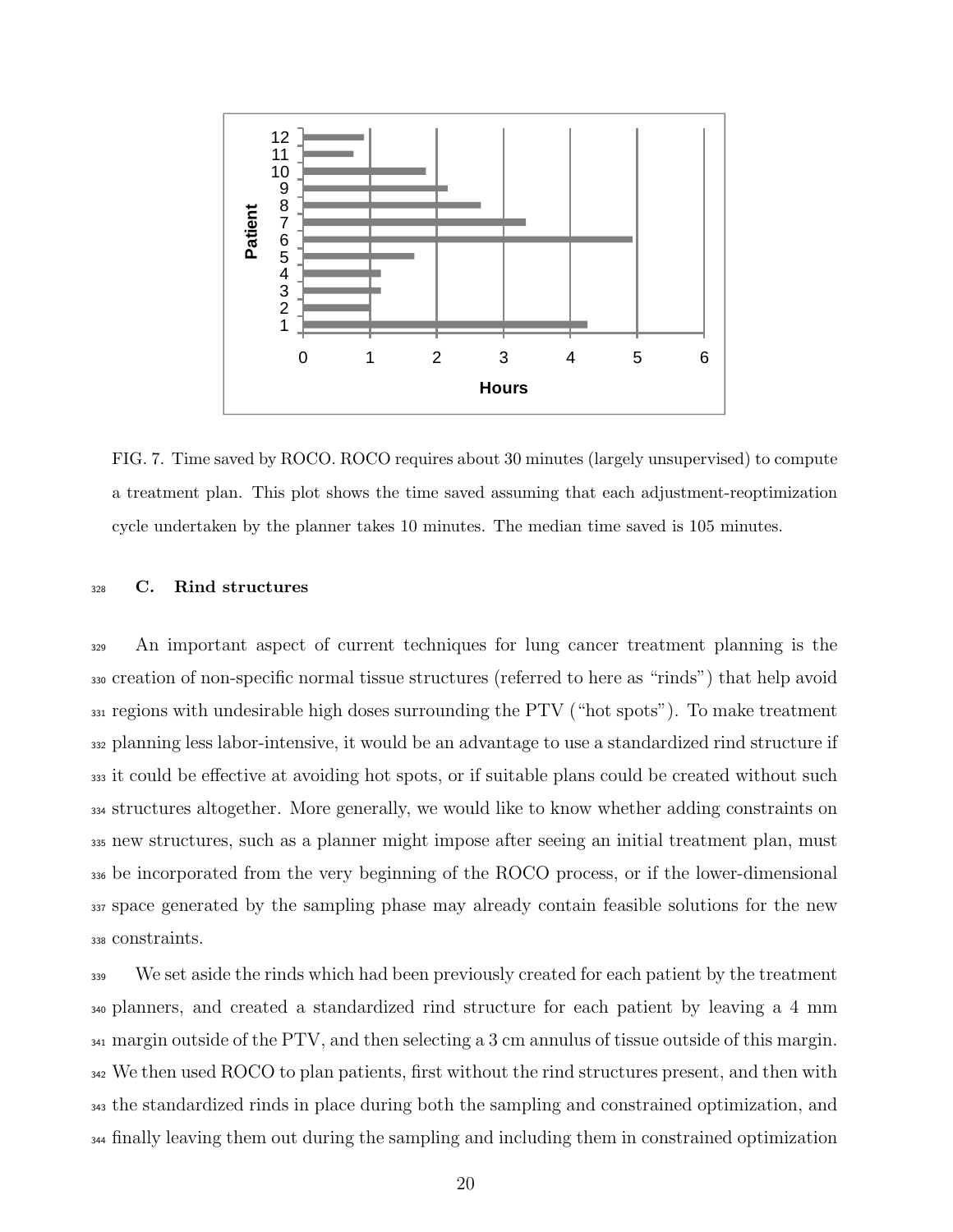| Patient no.                                                                                               | $\mathbf{1}$                                                 | $\overline{2}$ | 3 | 4                      | 5                                                                           | 6                 | 7 | 8                                           | 9     | 10   | 11             | 12   |
|-----------------------------------------------------------------------------------------------------------|--------------------------------------------------------------|----------------|---|------------------------|-----------------------------------------------------------------------------|-------------------|---|---------------------------------------------|-------|------|----------------|------|
| Rinds:                                                                                                    |                                                              |                |   |                        |                                                                             | No rinds present. |   |                                             |       |      |                |      |
| $PTV D_{95}$                                                                                              |                                                              |                |   |                        | $100.6 100.2 100.9 100.4 $ 95.4  101.0 85.6                                 |                   |   | 99.2 100.6                                  |       | 99.3 | $ 100.6 $ 99.0 |      |
| Rind $D_{\text{max}}$ 109.6 107.4 106.1 106.2 119.9 104.5 100.7 110.7 108.5 114.3 107.5 109.9             |                                                              |                |   |                        |                                                                             |                   |   |                                             |       |      |                |      |
| Rinds:                                                                                                    | Rinds present in both sampling and constrained optimization. |                |   |                        |                                                                             |                   |   |                                             |       |      |                |      |
| $PTV D_{95}$                                                                                              |                                                              |                |   | 100.6 100.2 100.9 99.6 |                                                                             |                   |   | 95.1 $ 101.0 $ 91.6 $ $ 99.2 $ 100.6 $ 98.9 |       |      | $ 100.6 $ 99.0 |      |
| Rind $D_{\text{max}}$                                                                                     |                                                              |                |   |                        | $(109.6 107.4 106.1 105.6 107.0 104.5 110.0 110.0 108.5 110.0 107.5 109.9)$ |                   |   |                                             |       |      |                |      |
| Rinds:                                                                                                    | Rinds in constrained optimization only.                      |                |   |                        |                                                                             |                   |   |                                             |       |      |                |      |
| PTV $D_{95}$                                                                                              |                                                              |                |   |                        | $100.1 100.1 100.7 100.4 $ 98.1  101.0  93.2                                |                   |   | 98.9                                        | 100.5 | 98.0 | 100.5          | 98.7 |
| Rind $D_{\text{max}}$ [109.0] 108.4] 105.7] 106.2] 110.0 [104.5] 106.8] 106.2 [106.6] 110.0 [106.1] 107.0 |                                                              |                |   |                        |                                                                             |                   |   |                                             |       |      |                |      |

TABLE IV. ROCO target coverage and rind maximum dose for three different cases: in the first row, no rinds are included in the optimization; in the second row, rind constraints are included in both the sampling and hard constraints; and in the third row, rind constraints are present in the hard constraint optimization step only. Patients 5, 8, and 10 had unacceptable hot spots outside the PTV when rind structures were not included in the ROCO constraints. Rind constraints reduced these doses to acceptable levels (110% of PTV max dose), and the optimizer had sufficient freedom to do this even without the presence of rinds during sampling.

 only. Table IV summarizes the results from this experiment. Without the rind structures in place, hot spots were found outside of the PTV in 3 of the patients. After we ran ROCO with the standardized rind structures in place, we found that the hot spots in the 3 cm region outside of the PTV were successfully suppressed. Further, we found that it was not necessary to include the rind structures during the sampling stage: the optimizer had sufficient freedom to honor the RIND constraints even if they had not been included when the sampling for the PCA basis was performed.

 In 3 of the patients, hot spots persisted in regions further outside of the PTV than were covered by the standardized rind. For patients 9, 10, and 12, in order to get a clinically acceptable plan, we had to use the treatment planner's rind, which covered a larger volume; we conclude that creation of a standard rind structure based only on the PTV geometry is not a successful strategy for these kinds of lung cases. We observed that for these 3 cases, the hot spot appeared near the intersection of two beam edges, which suggests a strategy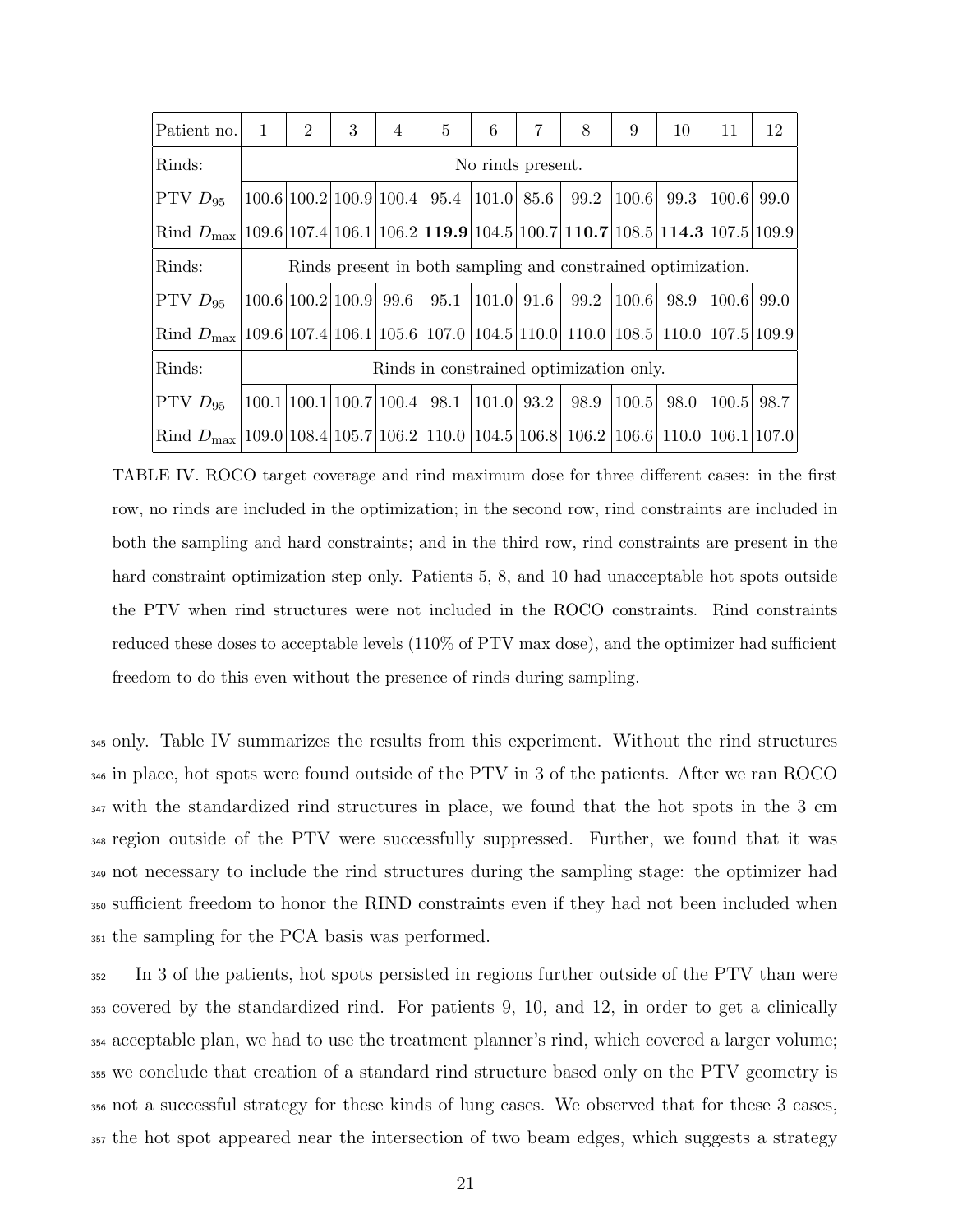that might be used to generate rinds to deal with this problem.

### **IV. DISCUSSION AND CONCLUSIONS**

 In this paper, we extended our previous work on ROCO in several important ways. First, we applied ROCO to a more complicated treatment site: the lung rather than the prostate, and showed that the same general algorithmic strategy produced clinically acceptable plans. We analyzed tradeoffs in sampling and dimensionality reduction and showed that acceptable plans could be obtained in about 30 minutes, a major time savings over the manual trial- and-error process of unconstrained optimization. ROCO plans satisfy all of the clinical <sup>366</sup> constraints that were satisfied by the planner's plans; with the same PTV  $D_{95}$ , there were no significant differences between the OAR sparing achieved by ROCO and the organ sparing achieved by the clinical plans. From these results, we are confident that ROCO will be flexible enough for general external beam radiation therapy planning, and is not confined to simpler treatments such as prostate cancer.

 A major improvement we made to ROCO in our current work is our incorporation of ROCO into MSKCC's clinical treatment planning system. ROCO is now capable of reading and writing beam and dose information directly to/from the treatment planning system. Most importantly, ROCO uses the clinical full dose calculation to evaluate the dose dis- tributions corresponding to each PCA mode. Using an approximate truncated dose kernel resulted in an inaccurate dose calculation, which proved to be a major difficulty in our previous work.

 Ideally, ROCO would return a solution satisfying the specified hard constraints if any such feasible solution exists, and a satisfactory plan would result. In clinical practice, some iterative modification of parameters is inevitable: the notion of clinical acceptability — which varies from clinic to clinic or even planner to planner — is extremely difficult to pose either as an objective function or a hard constraint.In the future, we need to develop new constraints (e.g., rind-type structures to suppress hot spots in normal tissue) or objective function terms (e.g., to try and bias the solution towards more uniform PTV coverage). The key advantage of ROCO with respect to the trial-and-error loop typical of conventional soft- constrained IMRT is that such constraints can be posed and a solution found within a few minutes. This is true because the time-consuming parameter-sampling step to generate the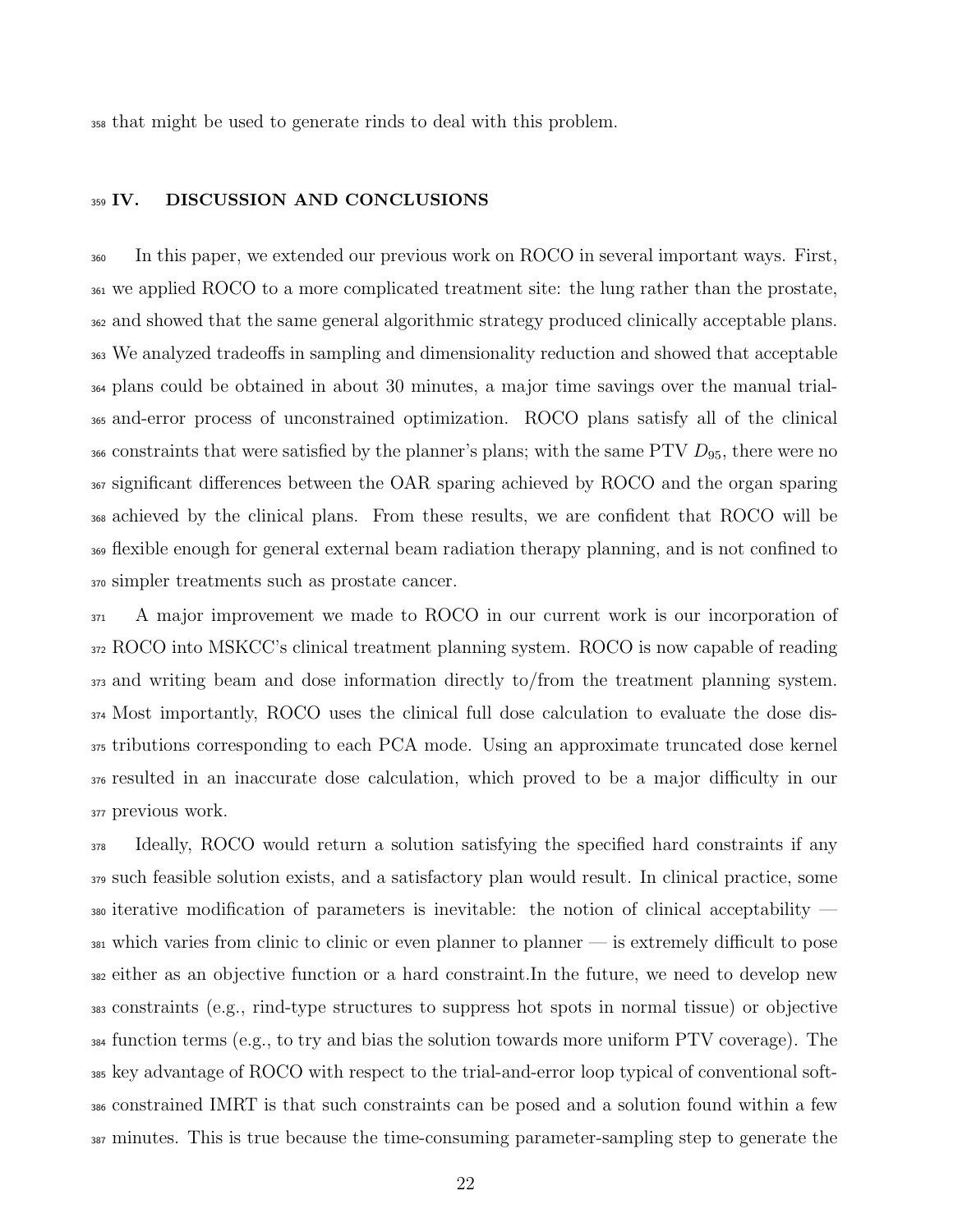PCA vectors is only done once, independent of the constraints; the constrained optimization is performed quickly in the low-dimensional space, and the new solution, if one exists, is guaranteed to satisfy the constraints. This makes any trial-and-error much less tedious and the control over the solution much more direct.

 Improving planner time savings is one of the primary goals of our future work with ROCO. We plan to apply ROCO to head and neck cancer, which remains a challenging site for current IMRT planning techniques: because of the complexity of dose-painting and the large number of OARs in treatment fields, head and neck plans can require days of planner time, and even then the space of clinical tradeoffs between OAR sparing and target coverage may not have been fully explored. ROCO will be able to improve these limitations by reducing the time it takes to obtain a plan that satisfies clinical constraints.

# **ACKNOWLEDGMENTS**

 This publication was supported in part by Grant Number 1R01CA148876-02 from the National Cancer Institute (NCI), a grant from Varian Medical Systems, and by a private donor to Rensselaer Polytechnic Institute. Its contents are solely the responsibility of the authors and do not necessarily represent the official views of the National Cancer Institute, National Institutes of Health. We would like to thank Gig Mageras, Perry Zhang, Joseph McNamara, Howard Amols, Margie Hunt, and Chen Chui for helpful discussions.

**Conflict of Interest:** Research partially supported by Varian Corporation.

- *∗* stabenah@mskcc.org
- *†* riverl2@rpi.edu
- *‡* yorkee@mskcc.org
- *§* yangj@mskcc.org
- *¶* renzhilu@gmail.com
- *∗∗* rjradke@ecse.rpi.edu
- *††* jacksona@mskcc.org
- <sup>1</sup> Michael J. Zelefsky, Victor E. Reuter, Zvi Fuks, Peter Scardino, and Alison Shippy, "Influence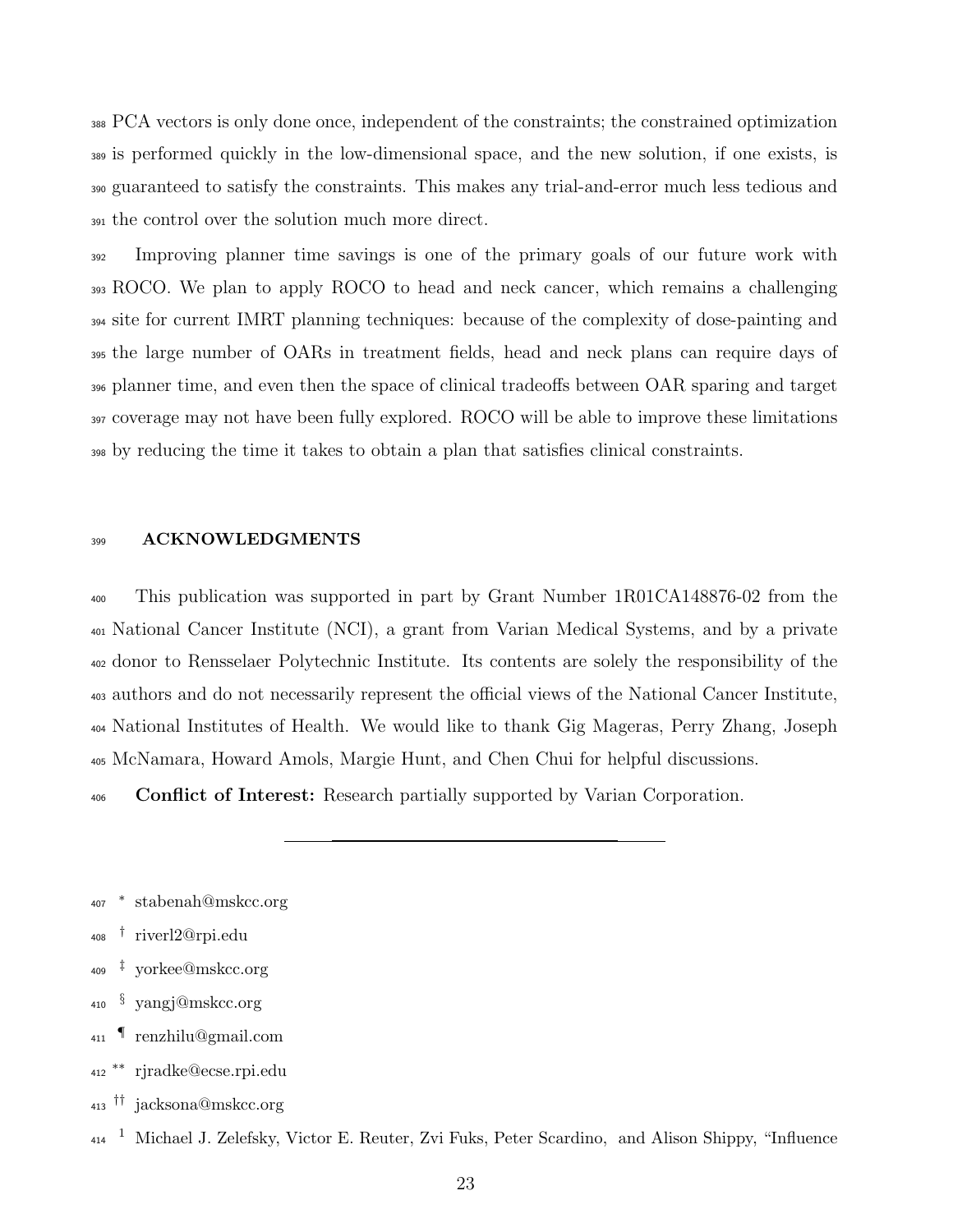- of local tumor control on distant metastases and cancer related mortality after external beam radiotherapy for prostate cancer," The Journal of Urology, **179**, 1368 – 1373 (2008).
- <sup>2</sup> Deborah A. Kuban, Susan L. Tucker, Lei Dong, George Starkschall, Eugene H. Huang, M. Rex Cheung, Andrew K. Lee, and Alan Pollack, "Long-term results of the M. D. Anderson ran- domized dose-escalation trial for prostate cancer," International Journal of Radiation Oncol-ogy\*Biology\*Physics, **70**, 67 – 74 (2008).
- Sue S. Yom, Zhongxing Liao, H. Helen Liu, Susan L. Tucker, Chao-Su Hu, Xiong Wei, Xuanming Wang, Shulian Wang, Radhe Mohan, James D. Cox, and Ritsuko Komaki, "Initial evaluation of treatment-related pneumonitis in advanced-stage non-small-cell lung cancer patients treated with concurrent chemotherapy and intensity-modulated radiotherapy," International Journal of Radiation Oncology\*Biology\*Physics, **68**, 94 – 102 (2007).
- <sup>4</sup> R Lu, R Radke, L Happersett, J Yang, C Chui, E Yorke, and A Jackson, "Reduced-order constrained optimization in IMRT planning," Physics in Medicine and Biology, **53**, 6749–6766  $(2008)$ .
- <sup>5</sup> American Cancer Society, "Cancer facts & figures 2010," http://www.cancer.org/acs/groups/content/@epidemiologysurveilance/documents/document/ acspc-026238.pdf (2010).
- C. C. Ling *et al.*, *A Practical Guide to Intensity-Modulated Radiation Therapy* (Medical Physics Publishing, 2004).
- <sup>434</sup> <sup>7</sup> E. Yorke, A. Jackson, L. Braban, K. Rosenzweig, and C. Ling, "Advantages of IMRT for dose escalation in radiation therapy for lung cancer [abstract]," Medical Physics, **28**, 1291 (2001).
- <sup>8</sup> Marc L. Kessler, Daniel L. Mcshan, Marina A. Epelman, Karen A. Vineberg, Avraham Eisbruch, Theodore S. Lawrence, and Benedick A. Fraass, "Costlets: A generalized approach to cost functions for automated optimization of IMRT treatment plans," Optimization and Engineering, **6**, 421–448 (2005).
- <sup>9</sup> Q. Wu, R. Mohan, A. Niemierko, and R. Schmidt-Ullrich, "Optimization of intensity-modulated radiotherapy plans based on the equivalent uniform dose," Int J Radiat Oncol Biol Phys., **52**,  $442 \quad 224 - 235 \quad (2002)$ .
- S.V. Spirou and C.S. Chui, "A gradient inverse planning algorithm with dose-volume con-straints," Medical Physics, **25**, 321–333 (1998).
- <sup>445</sup> <sup>11</sup> J.A. Purdy *et al.*, "Intensity-modulated radiotherapy: current status and issues of interest," Int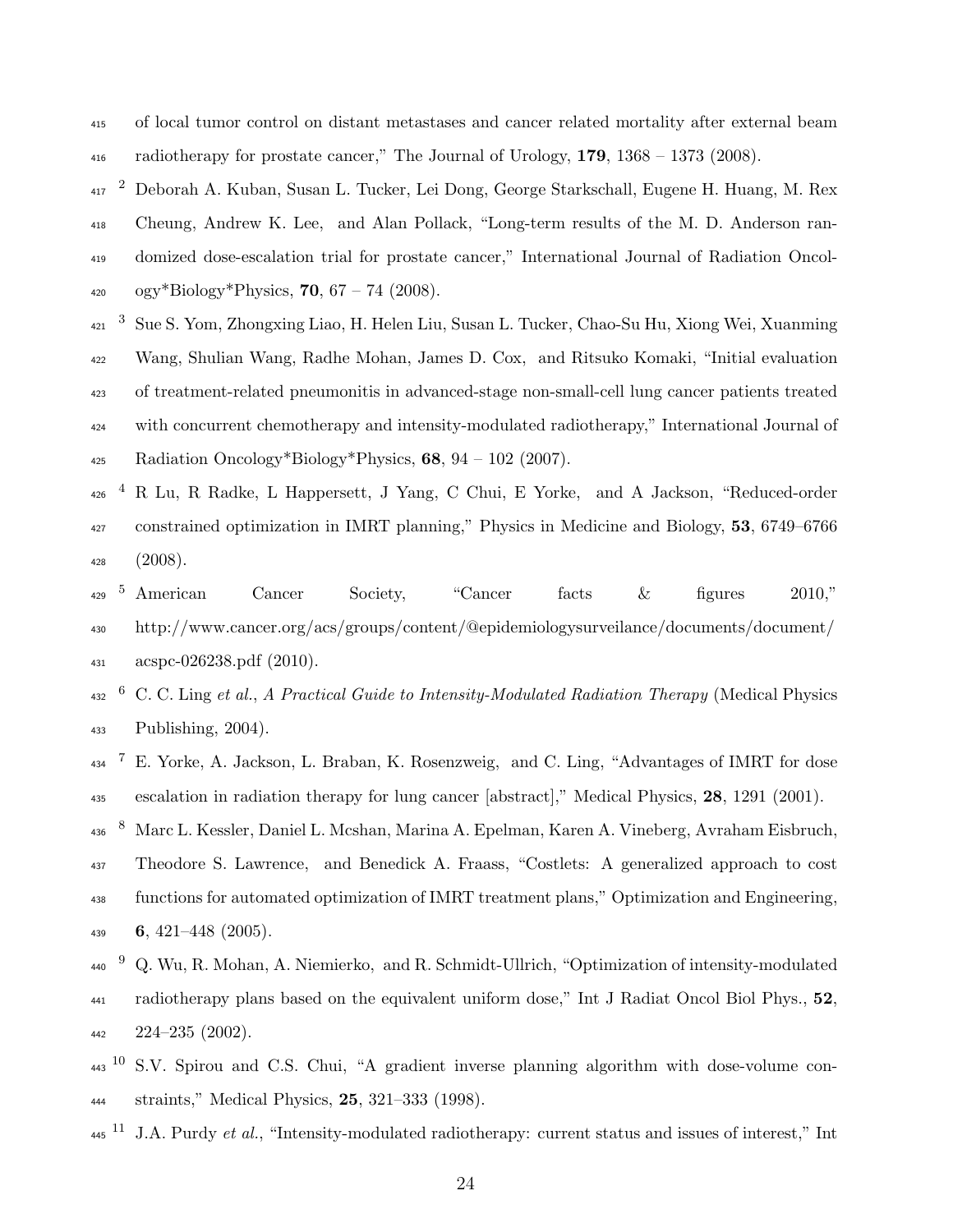J Radiat Oncol Biol Phys., **51**, 880–914 (2001).

- <sup>448</sup> <sup>13</sup> James L. Bedford and Steve Webb, "Elimination of importance factors for clinically accurate selection of beam orientations, beam weights, and wedge angles in conformal radiation therapy,"
- Medical Physics, **30**, 1788–1804 (2003).
- <sup>451 14</sup> A. Samuelsson and K.A. Johansson, "Intensity modulated radiotherapy treatment planning for dynamic multileaf collimator delivery: influence of different parameters on dose distributions," Radiother Oncol., **66**, 19–28 (2003).
- <sup>15</sup> G. Starkschall, A. Pollack, and C.W. Stevens, "Treatment planning using a dose-volume feasi-bility search algorithm," Int J Radiat Oncol Biol Phys., **49**, 1419–1427 (2001).
- <sup>456</sup> T. Bortfeld, K.-H. Küfer, M. Monz, A. Trofimov, and A. Niemierko, "Problems with current
- IMRT prescription practices and planning systems [abstract]," Medical Physics, **31**, 1761 (2004).
- <sup>458 <sup>17</sup> Renzhi Lu, Richard J Radke, Laura Happersett, Jie Yang, Chen-Shou Chui, Ellen Yorke, and</sup> Andrew Jackson, "Reduced-order parameter optimization for simplifying prostate IMRT plan-ning," Physics in Medicine and Biology, **52**, 849 (2007).
- <sup>461</sup> <sup>18</sup> Eva K. Lee, Tim Fox, and Ian Crocker, "Integer programming applied to intensity-modulated radiation therapy treatment planning," Annals of Operations Research, **119**, 165–181 (2003), 10.1023/A:1022938707934.
- <sup>464</sup> <sup>19</sup> Tarek Halabi, David Craft, and Thomas Bortfeld, "Dose-volume objectives in multi-criteria optimization," Physics in Medicine and Biology, **51**, 3809 (2006).
- <sup>466</sup> <sup>20</sup> Tobias Spalke, David Craft, and Thomas Bortfeld, "Analyzing the main trade-offs in multiob- jective radiation therapy treatment planning databases," Physics in Medicine and Biology, **54**, 3741 (2009).
- <sup>21</sup> J.T. Lyman, "Complication probability as assessed from dose-volume histograms," Radiation Research, **104**, S13–S19 (1985), cited By (since 1996) 330.
- <sup>471</sup> <sup>22</sup> C. Burman, G.J. Kutcher, B. Emami, and M. Goitein, "Fitting of normal tissue tolerance data to an analytic function," International Journal of Radiation Oncology\*Biology\*Physics, **21**, 123  $473 - 135 (1991)$ .
- <sup>23</sup> M. Alber, G. Meedt, F. Nüsslin, and R. Reemtsen, "On the degeneracy of the IMRT optimiza-tion problem," Medical Physics, **29**, 2584–2589 (2002).
- <sup>24</sup> Andrea Saltelli, Stefano Tarantola, Francesca Campolongo, and Marco Ratto, *Sensitivity Anal-*

 Steve Webb, *Intensity-Modulated Radiation Therapy* (Taylor and Francis, 2001).